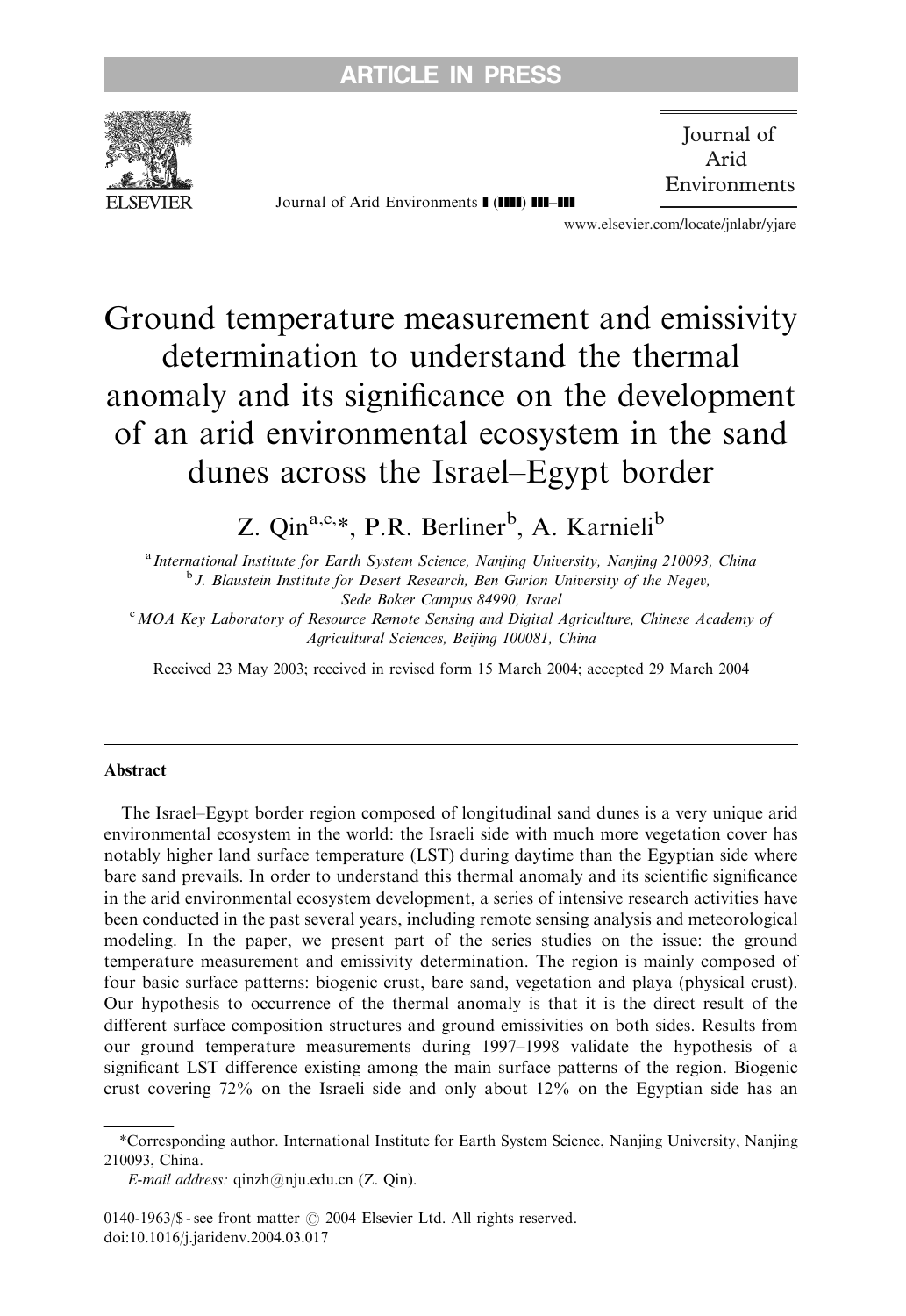### 2 *Z. Qin et al. | Journal of Arid Environments*  $\blacksquare$  *(* $\blacksquare$ )  $\blacksquare$

average kinetic surface temperature of above  $3^{\circ}$ C higher than bare sand. Emissivity of the two most important surface patterns also presents a significant difference. Biogenic crust has an average emissivity ranging from 0.9671 at low temperature to 0.9725 at high temperature. Bare sand occupying above 80% of the surface on the Egyptian side and only about 7% on the Israeli side has an average emissivity between 0.9435 and 0.9543. On the basis of the ground temperature measurements, we use the estimated surface cover percentage to factor the emissivity for a simple simulation of average LST on both sides, which results in an outcome that strongly support the explanation of the thermal anomaly in the border region. Since biogenic crust that covers most surface of the region plays important functions in arid ecosystem development and is common in several deserts such as north Africa and central Australia, our documentation of its surface temperature change and determination of its emissivity, which have not been seen in the literature, will provide valuable scientific basis for other studies on arid environmental ecosystems.

 $O$  2004 Elsevier Ltd. All rights reserved.

*Keywords:* Land surface temperature; Israel–Egypt border; Emissivity; Biogenic crust; Sand; Remote sensing

### 1. Introduction

A unique landscape ecosystem was found in the arid region across the Israel– Egypt political border. Geomorphorlogically, the region is composed of the longitudinal sand dunes stretching from the Egyptian Sinai into the Israeli Negev. The formation of the sand dunes in the region were mainly due to the deposition of fine sand and dust transported from North African desert by strong wind. The unique characteristics of the arid ecosystem lie not only in its sharp spectral contrast between the two sides of the border (Fig. 1a) but also the obvious land surface temperature anomaly across the border (Fig. 1b). On remote sensing images (such as Fig. 1a) of visible channels, this region is characterized by a sharp contrast between bright reflectance from the Egyptian side (Sinai) and dark one from the Israeli side (Negev) (Pinker and Karnieli, 1995; Tsoar and Karnieli, 1996; Qin et al., 2001). The bright reflectance of the Egyptian side is a result of its more bare ground due to the intensive land use by Bedouin nomads. In contrast, the Israeli side is under conservation of restrictive land use policy, which allows the free development of high vegetation and biogenic crust having low spectral reflectance. As a result of relatively more vegetation cover, the Israeli side should be cooler than the Egyptian side. This has been the case across the border between USA and Mexico (Balling, 1989; Balling et al., 1998). However, an opposite thermal change is observed on the daytime thermal images of the Israel–Egypt border region. The Israeli side has notably higher land surface temperature (Qin et al., 2001, 2002a). This phenomenon can be observed almost throughout the year except for several days after heavy rain when the ground is very wet and cool. Considered denser vegetation cover on the Israeli side that could have stronger evapo-transpiration to cool down surface temperature, this phenomenon of temperature difference across the border can be termed as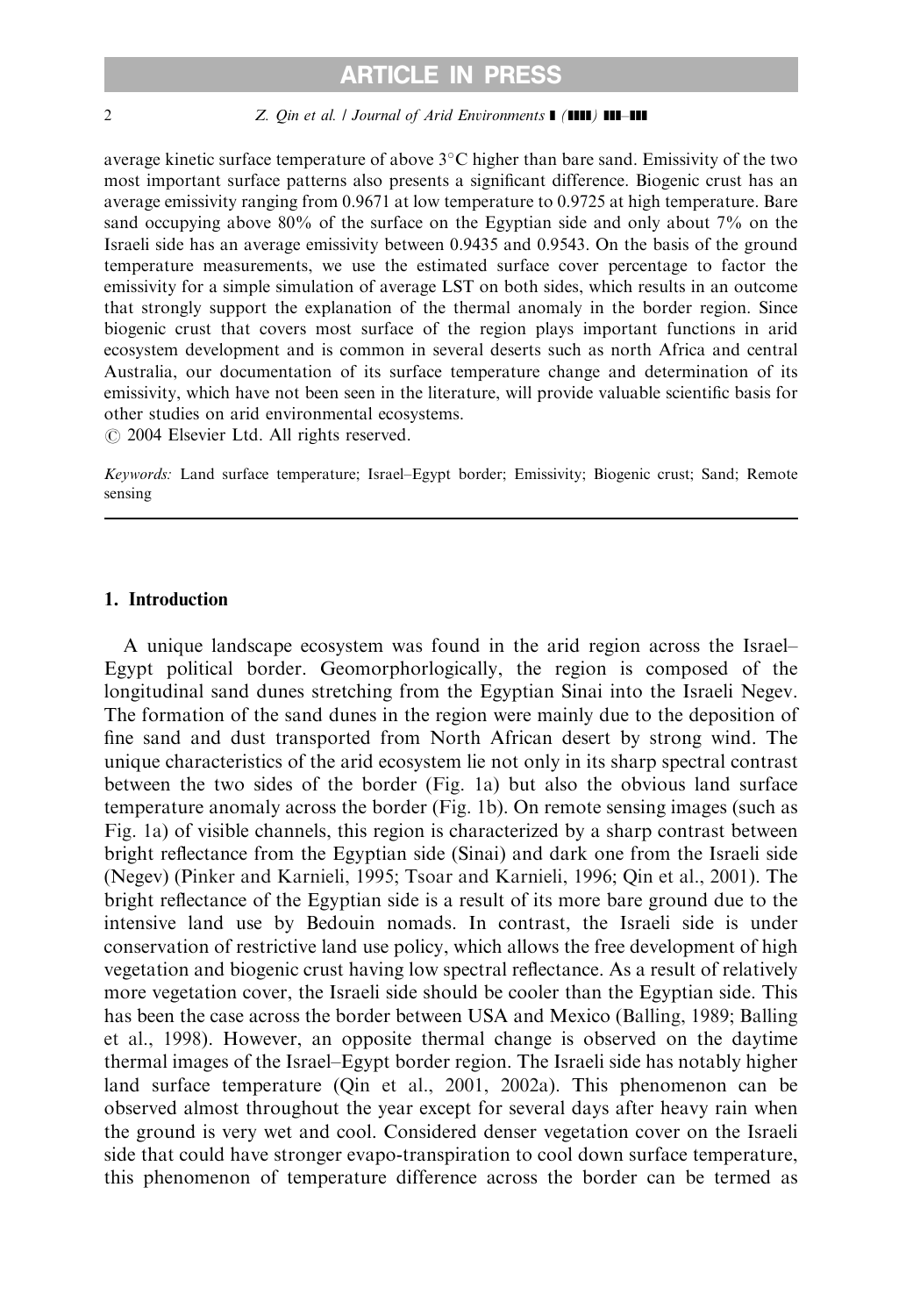*Z. Qin et al. | Journal of Arid Environments*  $\blacksquare$  *(* $\blacksquare$ )  $\blacksquare$  $\blacksquare$ ] 3



Fig. 1. Visible band image showing the geographical location of the study (a) and the land surface temperature variation of the region (b). Both are NOAA-AVHRR images. The insert in (a) is a Landsat TM image. Land surface temperature in image (b) is computed from the channels 4 and 5 of the AVHRR data acquired on July 18, 1998 at 12:08 GMT or 3:08 pm local time using split window algorithm given in Qin et al. (2002a).

anomalous. In order to provide a scientific explanation to this interesting thermal phenomenon and to examine its significance in arid ecosystem development, a series of intensive investigation activities have been done from both remote sensing analysis and micrometeorological modeling. The current paper intends to present the ground emissivity determination and ground temperature measurement of the main surface patterns in the region, which is an undividable part of the investigation. Ground emissivity and temperature are two important thermal parameters of ecosystem. They are required for both remote sensing analysis and micrometeorological modeling to understand the functioning of the arid ecosystem in this particular region.

In contrast to the very few examinations of the thermal anomaly, the sharp spectral difference across the visible border has been extensively and intensively studied for understanding its natural process of occurrence and its ecological implication. The spectral difference of the arid ecosystem on both sides of the border region was first reported and interpreted by Otterman (1974). Since then, a number of scientific efforts have been devoted into further examination of the phenomenon from various viewpoints (Otterman, 1977, 1981; Otterman and Robinove, 1982; Otterman and Tucker, 1985; Warren and Harrison, 1984; Tsoar and Møller, 1986, pp. 75–95; Danin, 1991; Karnieli and Tsoar, 1995; Pinker and Karnieli, 1995; Tsoar and Karnieli, 1996; Karnieli, 1997; Tielböger, 1997). In his early article, Otterman (1974) observed the contrast in the first Landsat MSS image of the region taken in 1972 and pointed out that semi-dormant desert fringe plants strongly reduced the albedo of sandy terrain. He stated that green plants would have produced a Sinai– Negev contrast ratio much higher in the MSS visible bands and particularly the red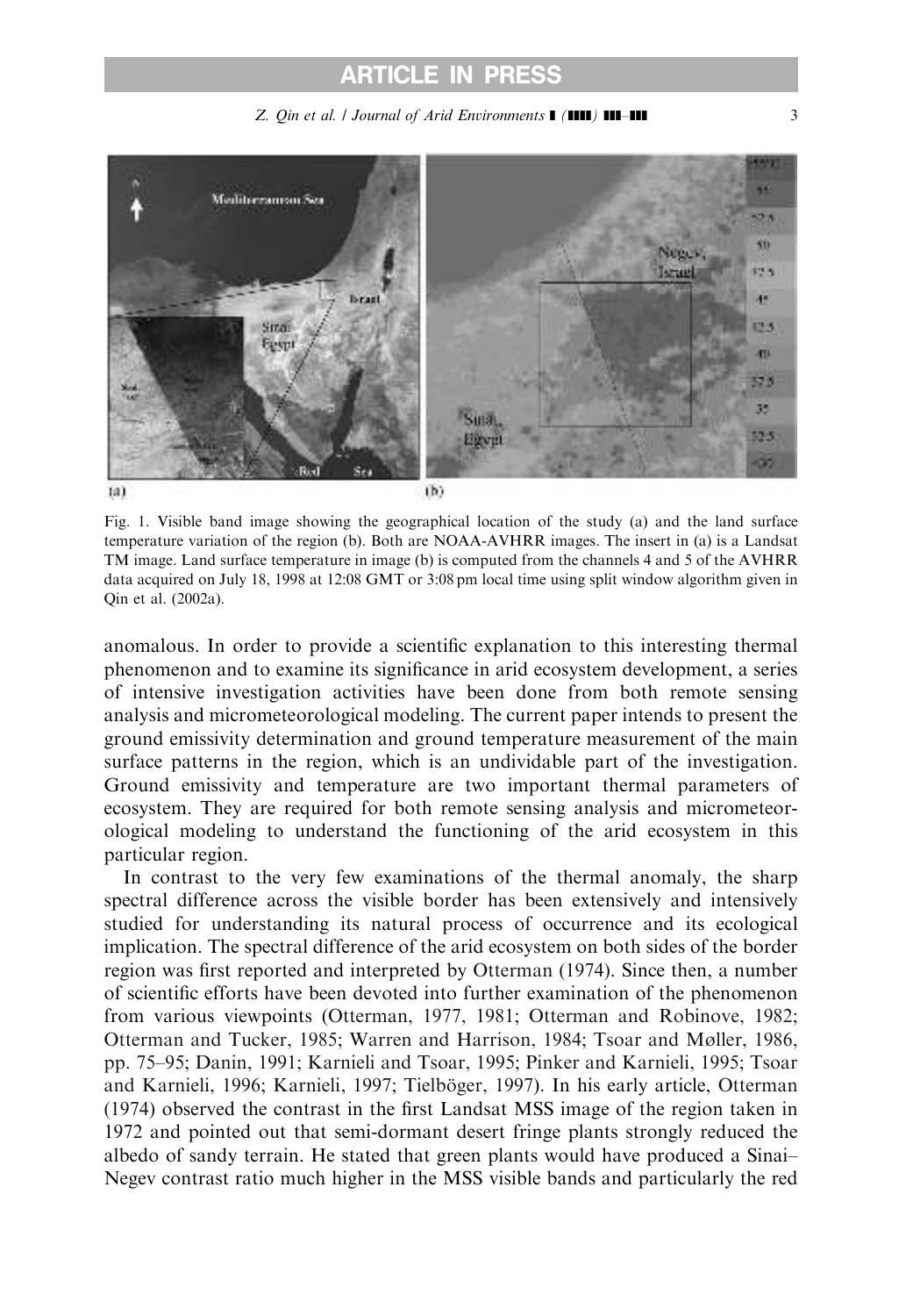### 4 *Z. Qin et al. | Journal of Arid Environments*  $\blacksquare$  *(* $\blacksquare$ )  $\blacksquare$

band (600–700 nm), where plant chlorophyll strongly absorbs solar radiation. The contrast was therefore interpreted as a product of dark plant debris and shadowing effects. Karnieli and Tsoar (1995) suggested a different interpretation to the spectral contrast. After examining the difference of vegetation cover and biogenic crust cover and the spectral reflectance of the arid dune vegetation and biogenic crust, they concluded that the well-known contrast between Sinai and Negev in remote sensing imagery that had drawn the attention of many scientists was not a direct result of vegetation cover difference but caused by almost a complete cover of biogenic crust in the Israeli Negev and the scarcity of the crust in the Egyptian Sinai (Karnieli and Tsoar, 1995). The change of the spectral reflectance values on remote sensing between 1984 and 1989 was depicted in another article of the two authors (Tsoar and Karnieli, 1996) using Landsat MSS data. They attributed to the decrease of the brightness value in all Landsat MSS bands except the NIR (near infrared band 7) to probable effect of further destruction of vegetation in Sinai after 1982. Using the remote sensing data of both NOAA-AVHRR and Landsat TM, Qin et al. (2002a) gave a detailed examination of the thermal anomaly phenomenon from remote sensing analysis. Surface kinetic temperature difference across the border has been estimated from NOAA-AVHRR and Landsat TM data. The estimated temperature difference can be 2.5–3.5°C during dry summer (Qin et al., 2002a). The mechanism leading to the thermal contrast on both sides has been simulated using a micrometorological model based on surface energy balance in Qin et al. (2002b). Influences of such factors as soil water content, albedo, radiation, wind speed, air temperature, relative humidity, and so on have been analysed in the simulation. The result from the simulation indicates that the albedo difference between biogenic crust and bare sand is the main factor contributing to their surface temperature difference. Land cover percentage of the main surface patterns has been quantitatively estimated in Qin et al. (2003) with three methods: field observation, measurement on aerial photograph and validation on Landsat TM image. According to the simulation and considering the obvious quantity difference of the two surface on both sides, Qin et al. (2002a) suggested that the observed LST on remote sensing images was mainly due to the difference of land cover structure, especially the difference of biogenic crust and bare sand on both sides.

The sand dune region across the political border is mainly composed of four surface patterns: biogenic crust, bare sand, vegetation and playa. Field observation indicates that the Israeli side is mainly covered with biogenic crust and vegetation, while the Egyptian side is dominant with bare sand. Biogenic crust with thickness of 1–5 mm is a common surface pattern in many arid environments such as Sahara and central Australia. It plays important functions in arid ecosystem development. The crust is a direct result of the activities of cyanobacteria and other microphytes in active sand dunes. While growing, cyanobacteria produce a kind of sticky silk that holds sand together. Thus, development of the crust is the first step for sand dune ecosystem changing from active sand into fixed sand so that other plants can settle on (Danin, 1991; Karnieli and Tsoar, 1995; Karnieli et al., 1996; Karnieli and Sarafis, 1996). Fine sand with low quartz content and light yellow color (Tsoar, 1990; Gerson et al., 1985) is the main soil constituent in the region though silt and clay also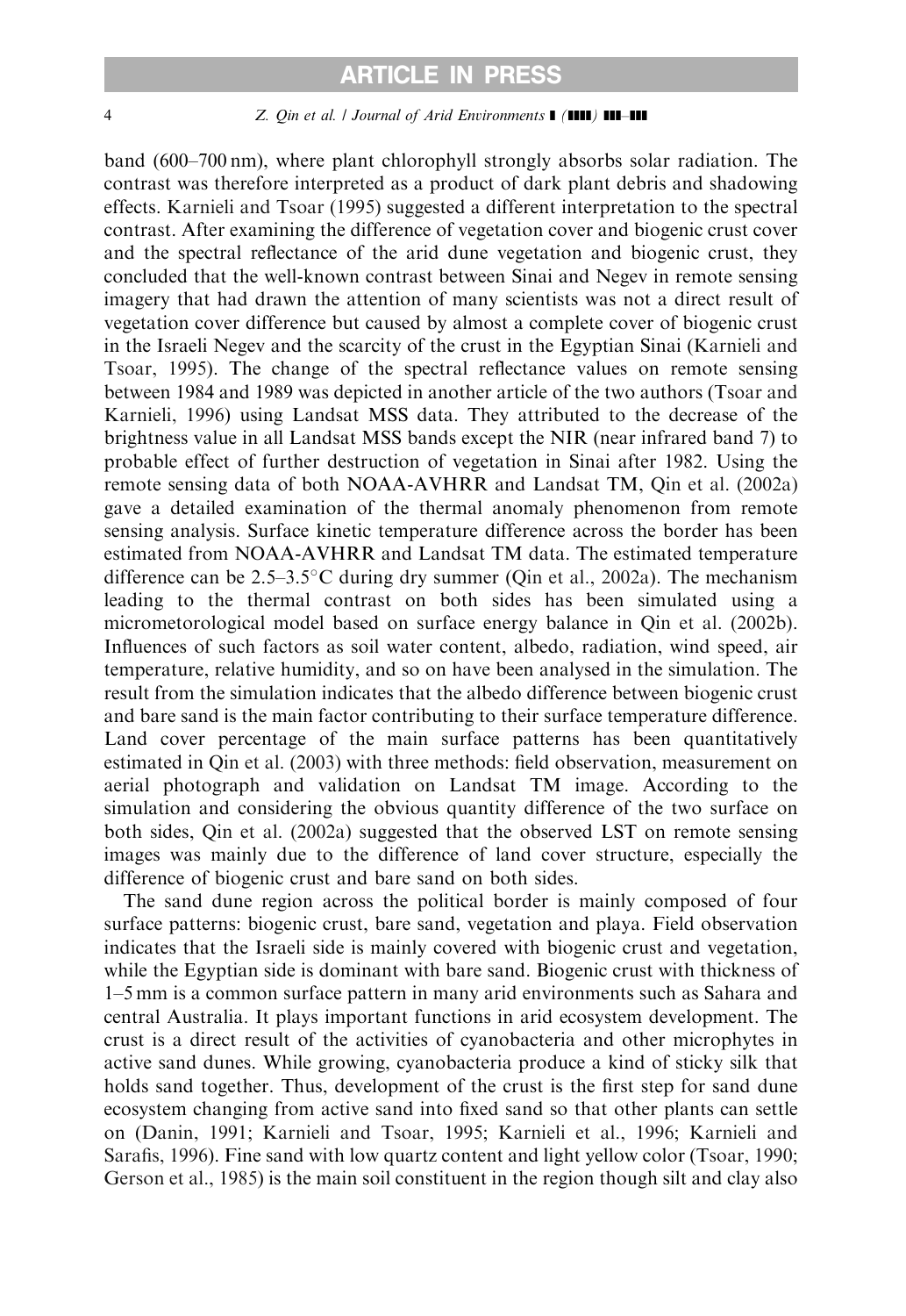#### *Z. Qin et al. | Journal of Arid Environments*  $\blacksquare$  *(* $\blacksquare$ )  $\blacksquare$  $\blacksquare$ ] 5

accounts some percentages  $(<5\%)$  especially on the Israeli side where a thin biogenic crust cover about 72% of its surface (Qin et al., 2003). In this paper, we intend to report the result of our experimental determination of ground emissivity in the region as well as ground temperature measurements of the main surface patterns. Since biogenic crust that covers most surface of the region plays important functions in arid ecosystem development and is common in several deserts of the world, our documentation of its surface temperature change and determination of its emissivity, which have not been seen in the literature, will provide valuable scientific basis for

other studies on arid ecosystems. Using a thermal radiance model, we also perform an estimation of the average surface temperature on both sides of the border according to the available data of ground emissivity and land cover structure. The estimation is oriented to the ground temperature measurements for verifying the satellite-observed thermal anomaly across the border.

### 2. Determination of ground emissivity

Emissivity is an important factor that affects the observed surface temperature change through detecting the thermal radiance of the object under study. The ground surface is not a black body. Most natural objects are able to emit only part of its potential radiant energy (Caselles et al., 1997). Therefore, the direct output of temperature measurement by an infrared (IR) thermometer (or a remote sensing system) can only give the radiant (apparent) temperature change of the objects. In order to know the true or kinetic temperature change of the ground, surface emissivity is necessary for correcting the observed radiant temperature. Moreover, the retrieval of LST from remote sensing data (mainly NOAA-AVHRR and Landsat TM in our study) in the series investigation also requires the known of surface emissivity. These requirements make the determination of ground emissivity necessary in the study.

### *2.1. Method and experiments*

Though several methods have been proposed (Humes et al., 1994; Labed and Stoll, 1991a), directly measuring emissivity of the ground surface in the field is still very difficult due to the cost and the instrumental system. The general way for emissivity determination in an acceptable economic level is to take the soil samples from the field and carry out experiments for the determination. And we also follow this in the study. The soil samples for the experiments were taken from the field during the wet season of 1997/98 using metal cans. We took the sampling for several times: on January 16 and 26, and March 19 and 26, 1998. Great cares were exerted when taking the samples in order to avoid soil structure change. The samples were airdried on the shelf of our laboratory to compare the surface condition in dry season of the region.

Biogenic crust and bare sand are the most important surface compositions of the region and together they account for above 85% of the area. The emissivity of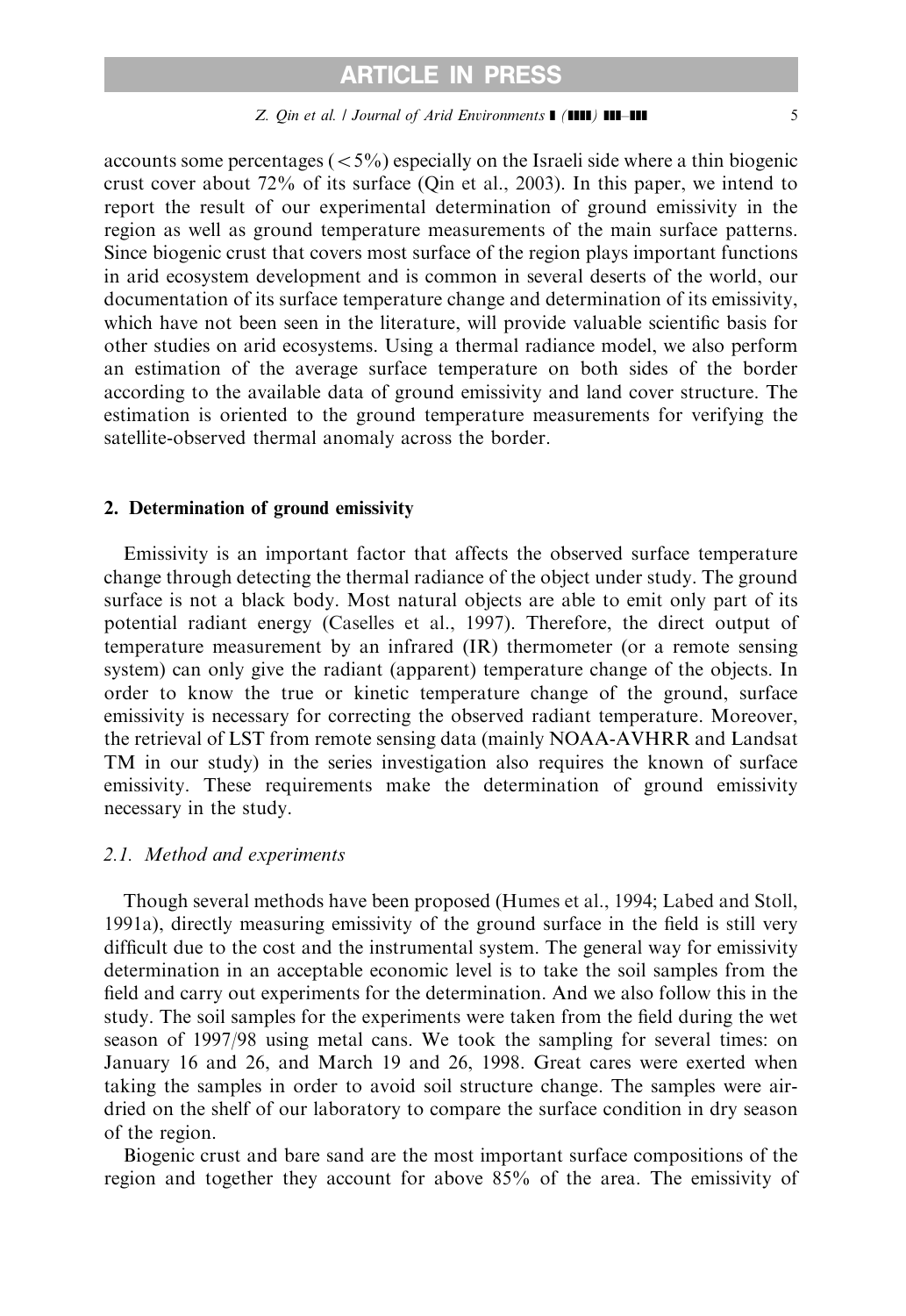### 6 *Z. Qin et al. | Journal of Arid Environments*  $\blacksquare$  (IIII) **III-III**

biogenic crust on the surface of sandy soil has not been yet reported. Though several studies such as Sobrino and Caselles (1991) and Sabins (1996) stated that sand (mainly quartz) has an emissivity of 0.91–0.92, the emissivity of fine sand in the region, which is mainly composed of dust and rocky particles (Gerson et al., 1985), have also not been studied. Therefore, we focus our experiments on determining the emissivity of these two surface patterns. The emissivity of vegetation has been reported (Humes et al., 1994; Labed and Stoll, 1991a) and that of playa, due to its composition, can be viewed as having similar soil properties with silt and clay.

The principle of determining emissivity through laboratory experiments is to compare the difference of radiant temperature between the measured samples and their reference black body. The experiments were conducted with the use of a water bath with constant temperature inside and an IR thermometer operating in 8–  $14 \mu m$  to measure the radiant temperature of the samples. A circulator was installed in the water bath to keep the temperature constant. On the top of the bath is a moveable semi-transparent cover so that the samples in the bath can be seen. The cover also acts as an isolated layer to prevent the impact of thermal radiance from environment on the samples. There is a small hole on the cover to mount the sensor of the thermometer for measuring the radiant temperature of the samples under study.

The soil samples were arranged to float on the water surface of the bath. Five typical sand samples and five typical biogenic crust samples were selected for the measurement. At the same time, a reference with black surface was also put in the bath. Then a semi-transparent cover was used to cover the bath to isolate the bath from environment. The IR thermometer was mounted on the small hole of the cover. A datalogger with storage was connected to the thermometer for data recording. After the samples were put in the bath for more than 2 h, we started to measure the temperatures of the samples and the reference through operating the cover with the thermometer over them. The output of the thermometer was recorded by a datalogger. Data output frequency of thermometer was set into one reading per second. The thermometer has the ability to react with the thermal radiance in 2– 3 s. For each sample, we took the measurement for 10–20 s so that we would have about 15 temperature readings of the sample. The samples were measured one by one and we repeated the measurements for five times. Three temperature treatments ( $25^{\circ}$ C,  $35^{\circ}$ C and  $45^{\circ}$ C) were used for the experiments in order to represent three circumstances of surface temperature change in the region. In summer, surface temperature of the region is usually high up to above  $45^{\circ}$ C and in winter it is about  $25^{\circ}$ C for most days.

The emissivity of the samples can be determined on the basis of the assumption that the samples and the black body reference have the same kinetic temperature. Because the thermometer was mounted just on top of the bath with a distance of less than 15 cm from the samples and a cover was used to isolate the bath from its environment, the possible effects of environmental emittance from air and the laboratory walls in detecting their surface temperature can be minimized and hence ignored. In order to get an average measurement the temperatures of the samples and the black reference were measured in an iterative way for five times.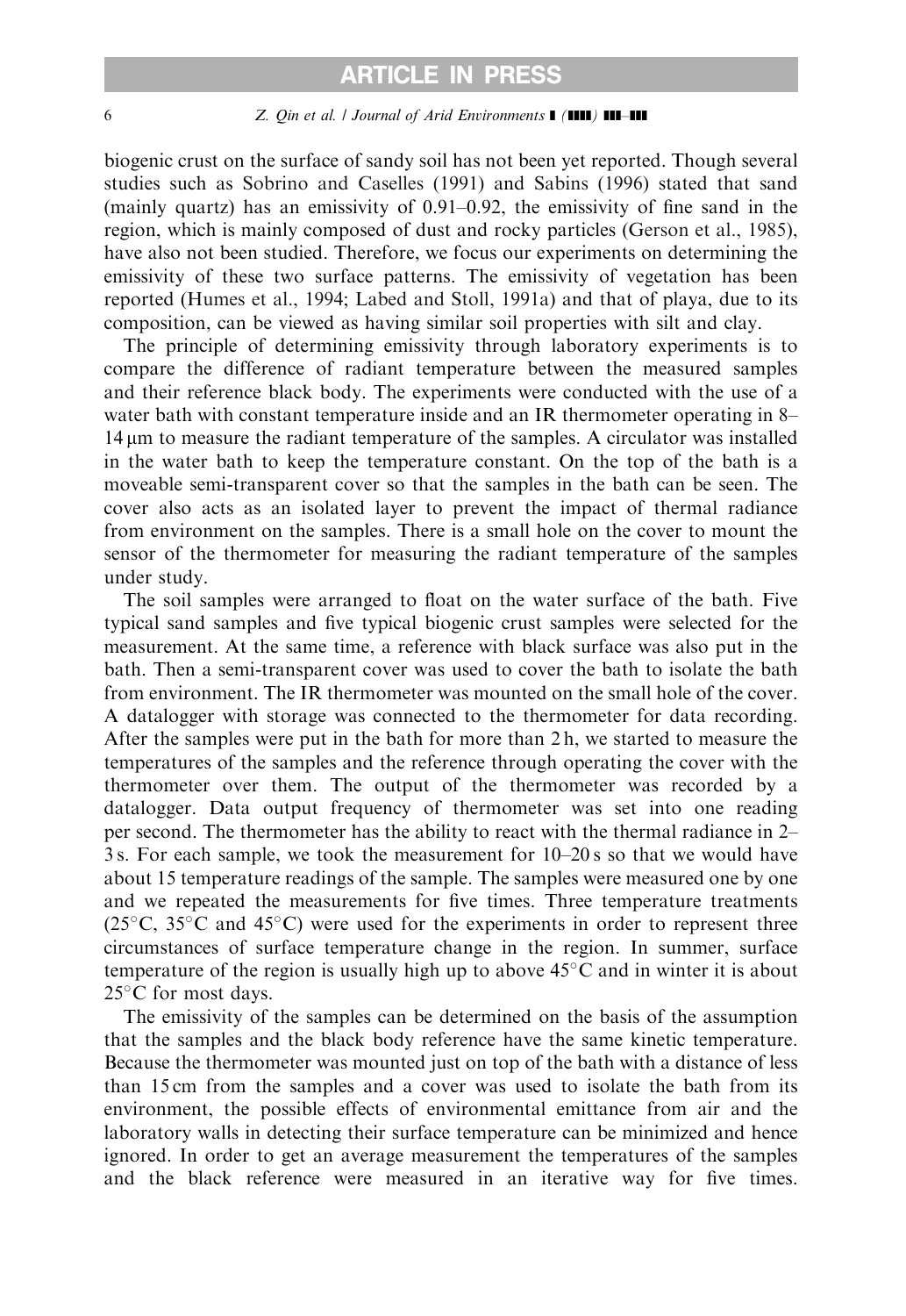*Z. Qin et al. | Journal of Arid Environments*  $\blacksquare$  *(* $\blacksquare$ )  $\blacksquare$  $\blacksquare$ ] 7

Consequently, the observed difference of the radiant temperatures among the samples can be assumed to be the direct result of their emissivity difference.

The IR thermometer measures the radiant temperature of the samples by detecting their thermal radiance. Actually the thermal radiance reaching the IR sensor is not only the emittance from the sample, but also the effects from the environment. Because the samples are not black bodies with emissivity of 1, they have ability to reflect the downward thermal radiance from the air and the indoor laboratory wall. And the air between the sensor and the sample surface also has ability to emit some thermal radiance to reach the IR sensor. Thus we have total thermal radiance reaching the IR sensor as

$$
I = I_{s} + I_{r} + I_{a}^{\dagger}, \tag{1}
$$

where  $I$  is the total thermal radiance reaching the sensor;  $I_s$  is the thermal emittance from the sample; *I*<sup>r</sup> is the reflected downward thermal radiance from air, and laboratory walls and ceiling; and  $I_a^{\uparrow}$  is the upward air emittance. Since we used a cover to isolate the bath from environment, we successfully minimized the effects of thermal radiance from laboratory walls and ceiling on the measurements. Now we only need to consider the downward and upward air emittances. Because our sensor is only about 15 cm from the sample surface, the air transmittance  $\tau_i$  within the thin layer can be termed as  $\tau_{\lambda} \approx 1$ . Accordingly, both upward and downward air emittances can be computed as

$$
I_{\rm r} = (1 - \varepsilon)I_{\rm a}^{\downarrow} = (1 - \varepsilon)(1 - \tau_{\lambda})B_{\lambda}(T_{\rm a}^{\downarrow}) \approx 0, \tag{2}
$$

$$
I_a^{\uparrow} = (1 - \tau_\lambda) B_\lambda(T_a^{\uparrow}) \approx 0, \tag{3}
$$

where  $B_\lambda(T_a)$  is the Planck radiance function with wavelength  $\lambda$  and temperature  $T_a$ . Thus, we have  $I \approx I_s$  in our case.

Total emittance of a black body with temperature  $T<sub>b</sub>$  can be estimated as Stefan– Boltzmann function or Planck function. With Stefan–Boltzmann function, the emittance can be computed as

$$
I(T_{\rm b}) = \sigma T_{\rm b}^4,\tag{4}
$$

where  $I(T_b)$  is the emittance of the body at temperature  $T_b$ ,  $\sigma$  is the Stefan– Boltzmann constant with  $\sigma = 5.67 \times 10^{-8} \,\mathrm{W m^{-2} K^{-4}}$ . With Planck function, we have

$$
I(T_{\rm b}) = \frac{1}{\lambda_2 - \lambda_1} \int_{\lambda_1}^{\lambda_2} \frac{c_1}{\lambda^5 (e^{c_2/(\lambda T_{\rm b})} - 1)} f(\lambda) d\lambda,
$$
 (5)

where  $c_1$  and  $c_2$  are the first and the second radiance constants with  $c_1 = hc^2 = 5.95522012 \times 10^{-17}$  W m<sup>2</sup> and  $c_2 = hc/k = 1.43876869 \times 10^{-2}$  m K,  $\lambda$  is the wavelength, and  $f(\lambda)$  is the spectral response function of the instrument within its wavelength range between  $\lambda_1$  and  $\lambda_2$ . Since Stefan–Boltzmann function is about the entire wavelength and our instrument is only for the wavelength of  $8-14 \,\mu m$ , we prefer to select Planck function for the determination of emissivity. The soil sample with temperature  $T_0$  is not a black body and only has an emittance of  $I(T_0) = \varepsilon I(T_b)$ .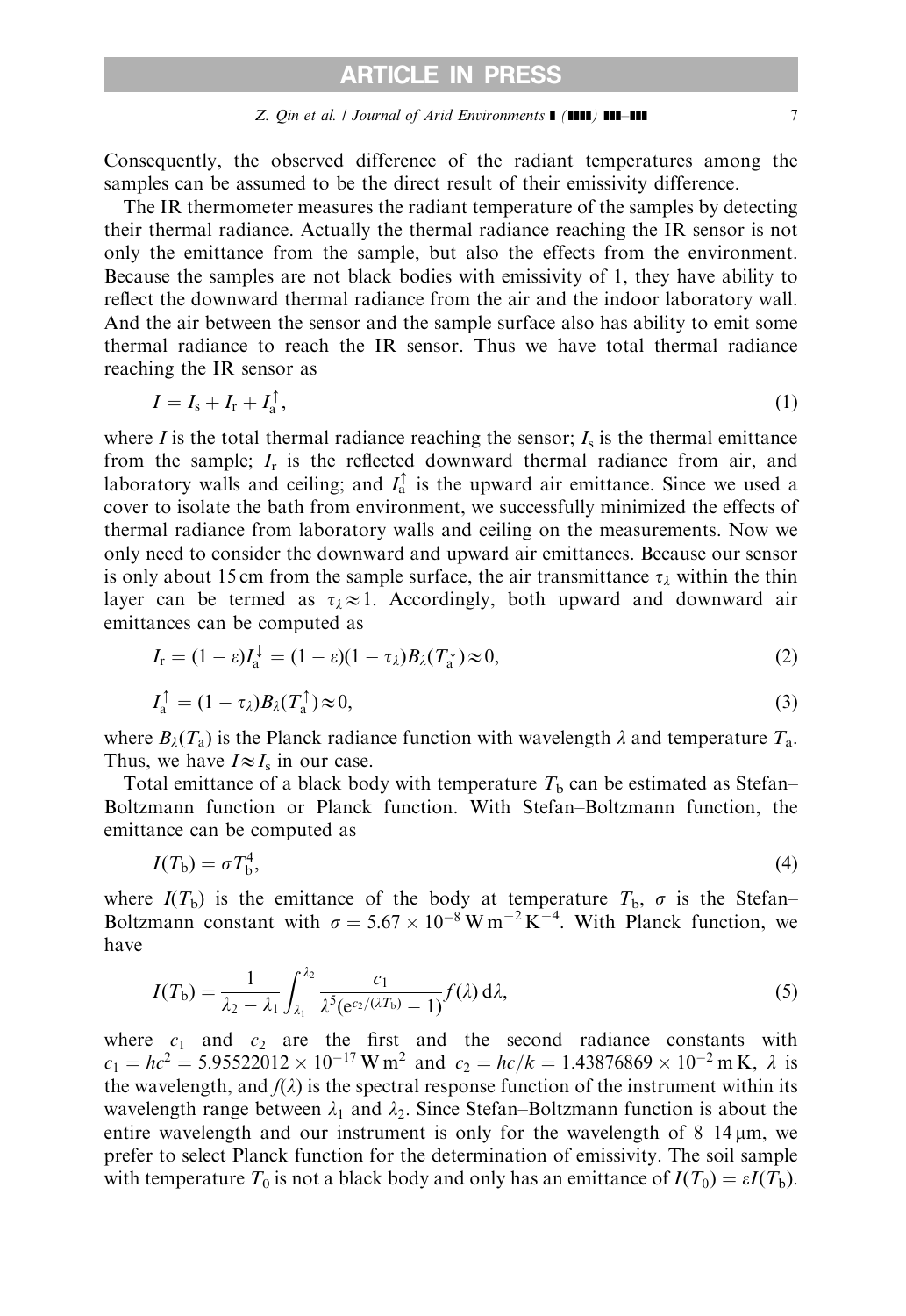8 *Z. Qin et al. | Journal of Arid Environments*  $\blacksquare$  *(* $\blacksquare$ )  $\blacksquare$ 

Thus, its emissivity can be computed as

$$
\varepsilon = \frac{I(T_0)}{I(T_b)} = \frac{\int_{\lambda_1}^{\lambda_2} \frac{c_1}{\lambda^5 (e^{c_2/(2T_0)} - 1)} f(\lambda) d\lambda}{\int_{\lambda_1}^{\lambda_2} \frac{c_1}{\lambda^5 (e^{c_2/(2T_b)} - 1)} f(\lambda) d\lambda},
$$
(6)

where  $T_b$  and  $T_0$  are the measured temperature (K) of black body and the sample.

Black body is only a theoretical concept and there is no absolute black body in nature. Thus, we assume that the black body reference has an emissivity of 0.999. Using this assumption, the temperature of the black body reference is firstly calibrated into its real kinetic temperature. Another consideration in the determination is the possible error resulted from both instruments and operation. Because the bath is set for constant temperature, the true temperature of the black body reference should be the same as the constant temperature in the bath. Usually there is a slight difference from the expected constant temperature. Therefore, calibration has to be done before the above formula is used to calculate the emissivity. In practice, the difference between the temperature of the black body reference and the expected constant temperature is used as the calibration coefficient.

### *2.2. Results and analysis*

The results of emissivity determination are shown in Fig. 2 and the detailed calculation is given in Table 1 for the treatments of  $25^{\circ}$ C and  $45^{\circ}$ C. Fig. 2 indicates that biogenic crust has higher emissivity than sand. According to the experiments, the average emissivity of the five samples at  $25^{\circ}$ C is 0.9660 for the biogenic crust and 0.9388 for the bare sand. The difference is about 0.0272. *T*-test yields  $T_{\text{stat}} = 8.00$  >  $T_{\alpha=0.01} = 3.36$ , indicating the difference is statistically significant at the level  $\alpha =$ 0.01. The average emissivity at  $35^{\circ}$ C is 0.9695 for the biogenic crust and 0.9460 for the sand, with a difference of 0.0235, which is statistically significant ( $T_{\text{stat}} = 6.15$ ). At  $45^{\circ}$ C treatment, the average emissivity of biogenic crust and sand is 0.9729 and 0.9552 separately, with a difference of 0.0178, which is also statistically significant ( $T_{\text{stat}} = 3.87$ ). For the sand dune region, LST is usually between 35<sup>o</sup>C and 50<sup>o</sup>C at about noon. Therefore, it can be concluded that the surface emissivity is about 0.97 for the biogenic crust and about 0.95 for the bare sand, with a difference of about 0.02 in the region.

Soils may have great difference of emissivity due to the difference in their properties. Many studies reported that bare silt soil has an emissivity of 0.96–0.98 and sandy soil 0.93–0.96 (Hausenbuiller, 1978; Brutsaert, 1982; Labed and Stoll, 1991a, b; Humes et al., 1994). Biogenic crust in the region is actually composed of silt, fine sand, microphytes, fungus and some debris of plants such as the death roots of annuals. The grain size of the sand in the region is also very fine (about 0.1– 0.5 mm). The color of the sand is light yellow. The mineral components of sand are mainly the dust and rocky particles from the North African desert. Quartz percentage of the sand is less than 50% in weight (Gerson et al., 1985). According to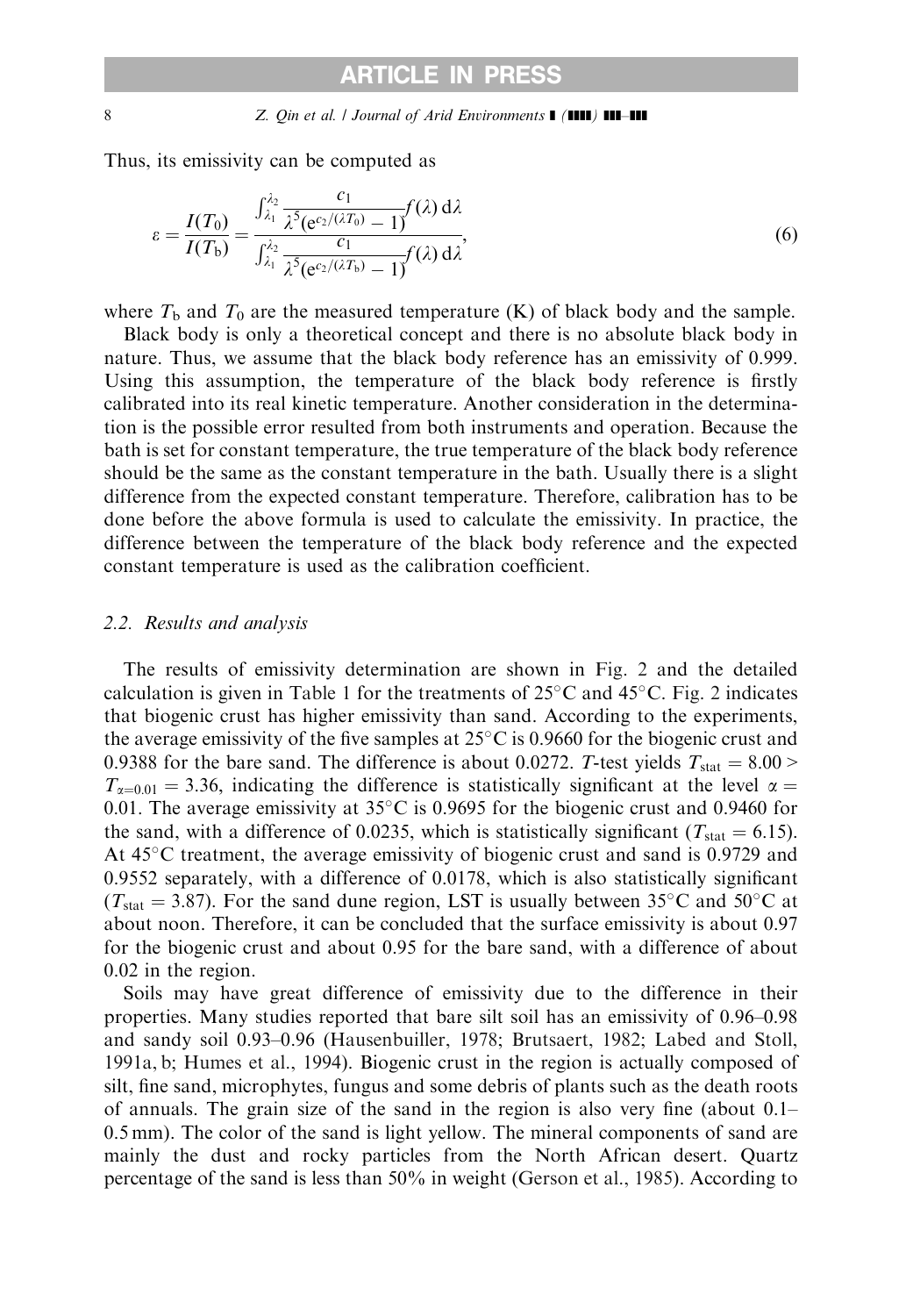

*Z. Qin et al. | Journal of Arid Environments*  $\blacksquare$  *(IIII)*  $\blacksquare$ 

Fig. 2. Emissivity of the biogenic crust and the sand samples, illustrating (a) its variation for various temperature treatments and (b) its comparison in dry and saturated conditions. The number in the graph is the average emissivity of the samples for the treatment.

the soil properties of the region and compared with the reported soil emissivity in the literature, it can be said that the results of our experiments are acceptable.

Two more features can also be seen from this change of soil emissivity in the experiments. Firstly, emissivity of the samples increases gradually with temperature. For biogenic crust, the emissivity increases from 0.9660 at  $25^{\circ}$ C to 0.9729 at 45<sup>°</sup>C. For sand it changes from 0.9388 to 0.9552. The weak increase feature of soil emissivity with temperature has been mentioned in many studies (Hillel, 1980; Brutsaert, 1982; Sobrino et al., 2001) and our experimental results correspond very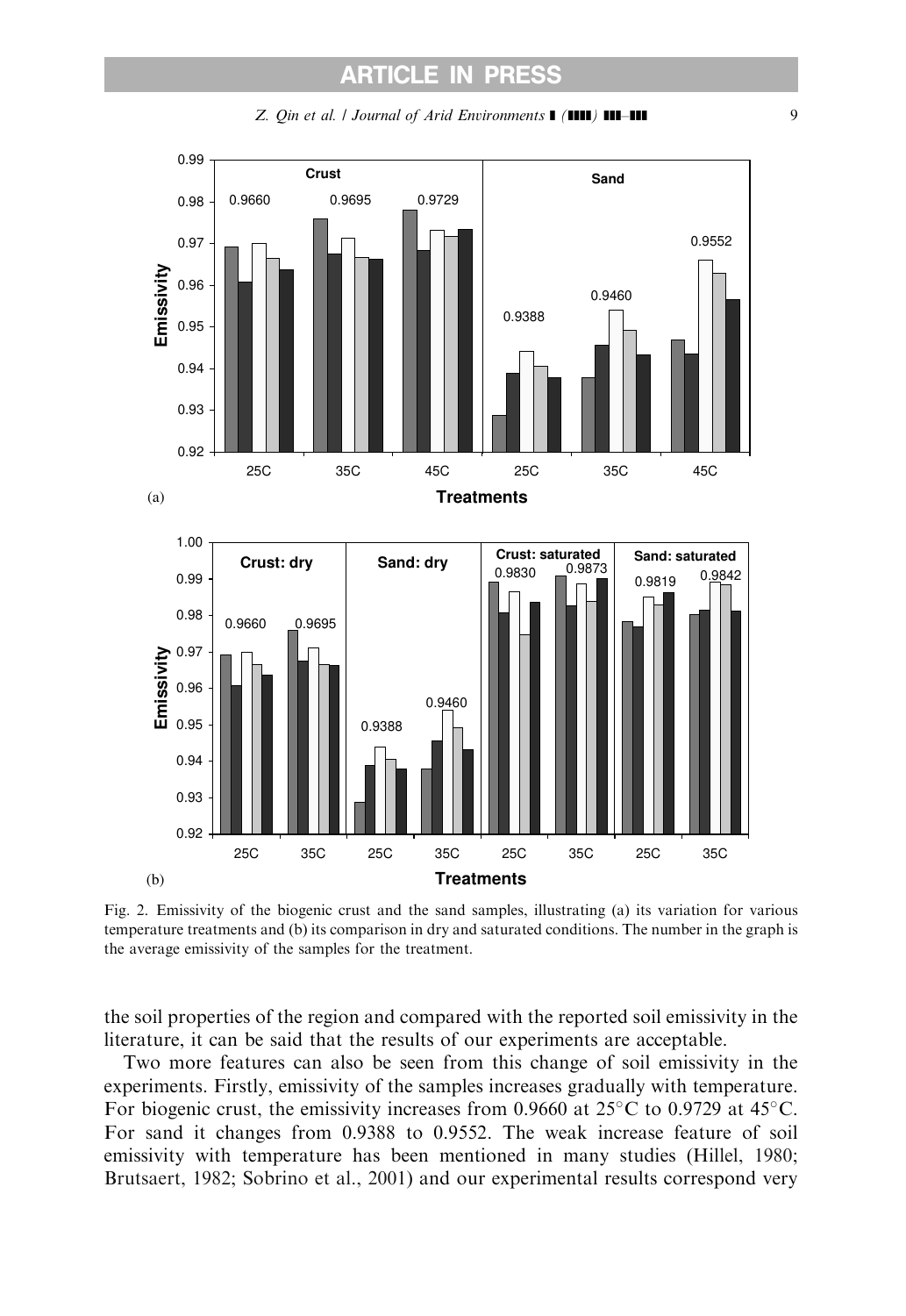#### 10 *Z. Qin et al. | Journal of Arid Environments*  $\blacksquare$  *(* $\blacksquare$ )  $\blacksquare$

| Samples   | Treatment at $25^{\circ}$ C |            |            | Treatment at $45^{\circ}$ C |            |         |  |
|-----------|-----------------------------|------------|------------|-----------------------------|------------|---------|--|
|           | Temperature $(K)$           |            | Emissivity | Temperature $(K)$           | Emissivity |         |  |
|           | Measured                    | Calibrated |            | Measured                    | Calibrated |         |  |
| Reference | 297.9306                    | 298.1600   | 1.00       | 318.4227                    | 318.1600   | 1.00    |  |
| Crust 1   | 295.6622                    | 295.8854   | 0.96915    | 316.5995                    | 316.3368   | 0.97800 |  |
| Crust 2   | 295.1044                    | 295.3276   | 0.96075    | 315.8766                    | 315.6139   | 0.96829 |  |
| Crust 3   | 295.7156                    | 295.9388   | 0.96995    | 316.1875                    | 315.9848   | 0.97326 |  |
| Crust 4   | 295.4868                    | 295.7100   | 0.96650    | 316.1371                    | 315.8744   | 0.97178 |  |
| Crust 5   | 295.3035                    | 295.5267   | 0.96374    | 316.2540                    | 315.9913   | 0.97335 |  |
| Average   | 295.4545                    | 295.6777   | 0.96602    | 316.2110                    | 315.9482   | 0.97294 |  |
| Sand 1    | 292.9589                    | 293.1821   | 0.92885    | 314.2584                    | 313.9957   | 0.94676 |  |
| Sand 2    | 293.6369                    | 293.8601   | 0.93886    | 314.0169                    | 313.7542   | 0.94357 |  |
| Sand 3    | 294.2552                    | 294.4784   | 0.94805    | 315.3716                    | 315.4492   | 0.96608 |  |
| Sand 4    | 293.7478                    | 293.9710   | 0.94050    | 315.0606                    | 315.2079   | 0.96286 |  |
| Sand 5    | 293.5718                    | 293.7950   | 0.93790    | 314.8972                    | 314.7345   | 0.95655 |  |
| Average   | 293.6341                    | 293.8573   | 0.93883    | 314.7210                    | 314.4582   | 0.95516 |  |

Table 1 Computation of emissivity based on laboratory experimental data

*Note*: The calibration coefficient is 0.2232 for  $25^{\circ}$ C and  $-0.2627$  for  $45^{\circ}$ C.

well with the feature. Secondly, the emissivity difference between biogenic crust and sand decreases with temperature. The difference is  $0.0272$  at  $25^{\circ}$ C and decreases to  $0.0178$  at  $45^{\circ}$ C. Therefore, one can derive that the emissivity of sand is more sensible to temperature change than biogenic crust. This probably is because emissivity increase with temperature is not linear but exponential (Brutsaert, 1982).

Water is the most important factor shaping soil properties. The above determination of soil emissivity is based on dry samples corresponding to arid environment of the region. However, during the wet season, ground surface of the region is not absolutely dry but contains some moisture. In order to compare the impact of soil water content on its emissivity change, we also did the experiments for saturated samples. Water was filled slowly into the samples, with a fabric on the surface in order to avoid soil structure change during the process. Considering the possible temperature change during the wet season, we only conducted two temperature treatments for the wet sample experiments. The results are shown in Fig. 2b, which compares the emissivity of the soil samples in dry and saturated conditions.

As indicated in Fig. 2b, soil water eradicates the difference of possible emissivity between biogenic crust and sand. For  $25^{\circ}$ C treatment, the average emissivity at saturation is 0.9830 for biogenic crust and 0.9819 for sand. Statistical test indicates that there is no significant difference between them ( $T_{\text{stat}} = 0.34 \langle T_{\text{z=0}} \rangle$ , 1:1 = 1.86). The same situation can also be seen for  $35^{\circ}$ C treatment when biogenic crust has an average emissivity of 0.9873 and sand 0.9842, which have no significant difference according to *T*-test ( $T_{\text{stat}} = 1.09 < T_{\alpha=0.1}$ ). Actually, water has an emissivity of about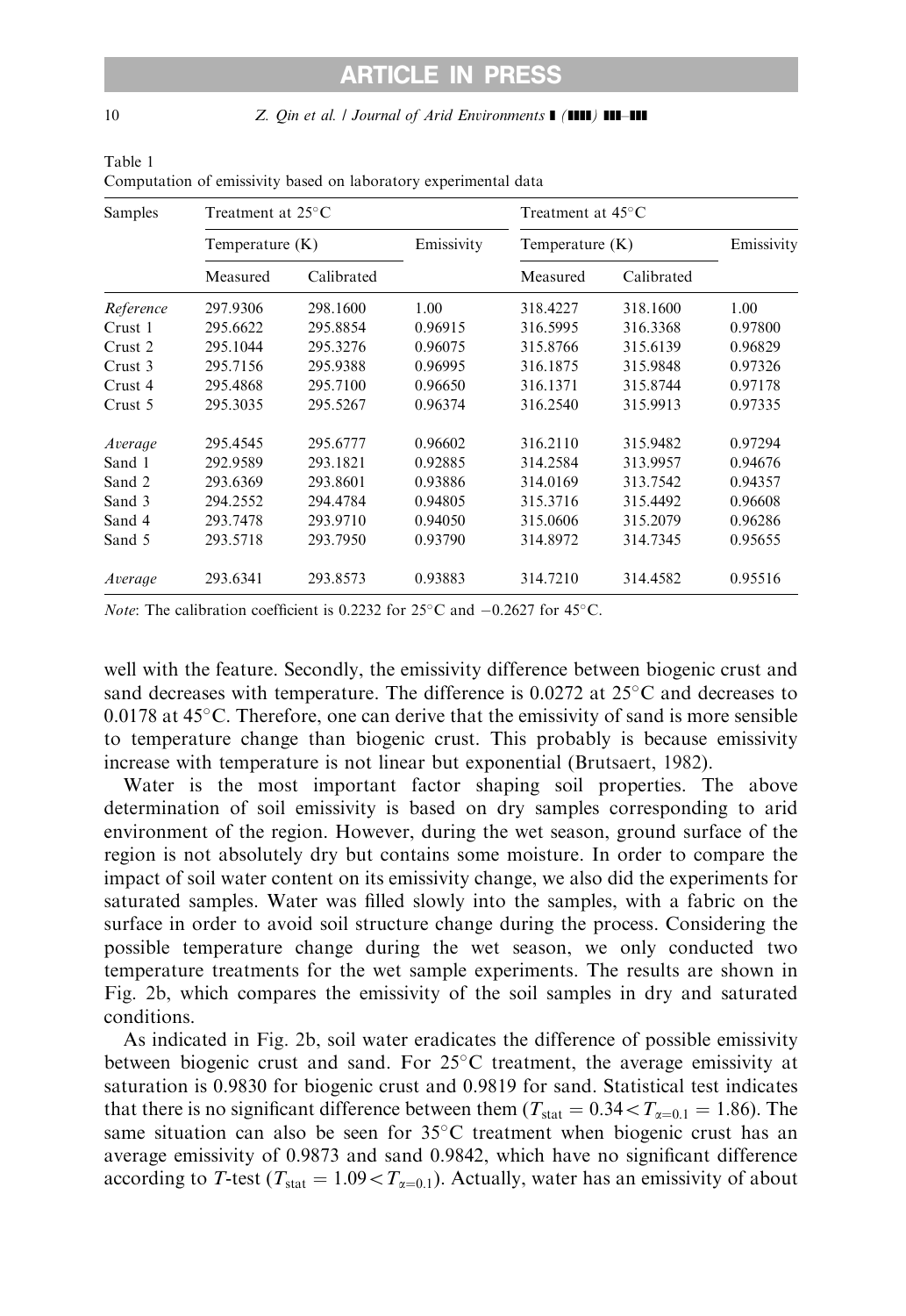0.99 (Hillel, 1980; Lillesand and Kiefer, 1987; Sabins, 1996). When soil moisture increases, the thermal properties of the soil will shift from dry soil values to the water ones (Marshall and Holmes, 1979). At saturation, soil water content reaches the maximal level. When soil porosity is high such as the case in sand and soft biogenic crust, the thermal properties of soil water at saturation prevails over those of soil in dry condition. This is why the emissivity of biogenic crust and sand tends to be identical at saturation.

Even though the biogenic crust and sand totally account for above 85% of the ground surface of the region, the emissivity of other two patterns (vegetation and playa) is also required to consider for determination of average emissivity on both sides of the region.

Shrub is the dominant vegetation form of the region. The emissivity of vegetation can be found from many studies because vegetation is very important in shaping the environmental quality of the Earth's surface. Idso et al. (1969) determined the emissivity values of a number of different plant leaves and found the emissivity ranges from 0.957 to 0.995. Davies and Idso (1979, pp. 183–210) concluded that most canopy emissivity values were likely to lie between 0.96 and 0.98 and believed that a value of 0.98 was suitable in most radiation balance calculations. Humes et al. (1994) summarized the reported emissivity of vegetation as follows: grass with partial cover 0.956, shrub with partial cover 0.976 and with complete cover 0.986. Labed and Stoll (1991a, b) got the emissivity of grassland ( $\approx$  15 cm) 0.983 and brushes  $(z100 \text{ cm})$  0.994 according to their field measurements. Price (1984) reported that the emissivity of crops in agricultural field is in general 0.96–0.98. Since our region is an arid region and many arid shrubs are in dormancy during the hot summer, we use the value of 0.978 as the average emissivity of the shrubs in the region.

As indicated above, playa of the region is similar to a silt–clay soil. Many studies reported that clay soil has an emissivity of about 0.96–0.97 (Kahle, 1980, pp. 257– 273; Koorevaar et al., 1983). For the study, the playa only accounts for a small fraction  $(<5\%)$  of the ground and hence has little contribution in shaping the average LST change on both sides. Thus, an average emissivity of 0.965 will be used for playa in the following computation.

### 3. Ground temperature measurements

Documentation of ground surface temperature changes for the arid ecosystem has not been presented in the literature. In order to examine the thermal anomaly of the ecosystem to understand its occurrence, we conducted a series of ground temperature measurements in the region. Since the region can be viewed as composed of four main components: biogenic crust, sand, playa and vegetation, and the Israeli side is mainly covered with biogenic crust and various shrubs while the Egyptian side with bare sand (Pinker and Karnieli, 1995; Karnieli, 1997), the observed thermal anomaly can be thought of as a direct result of different surface compositions. It thus is necessary to carry on the measurements of ground temperature changes of the four typical surfaces for further modeling and analysis.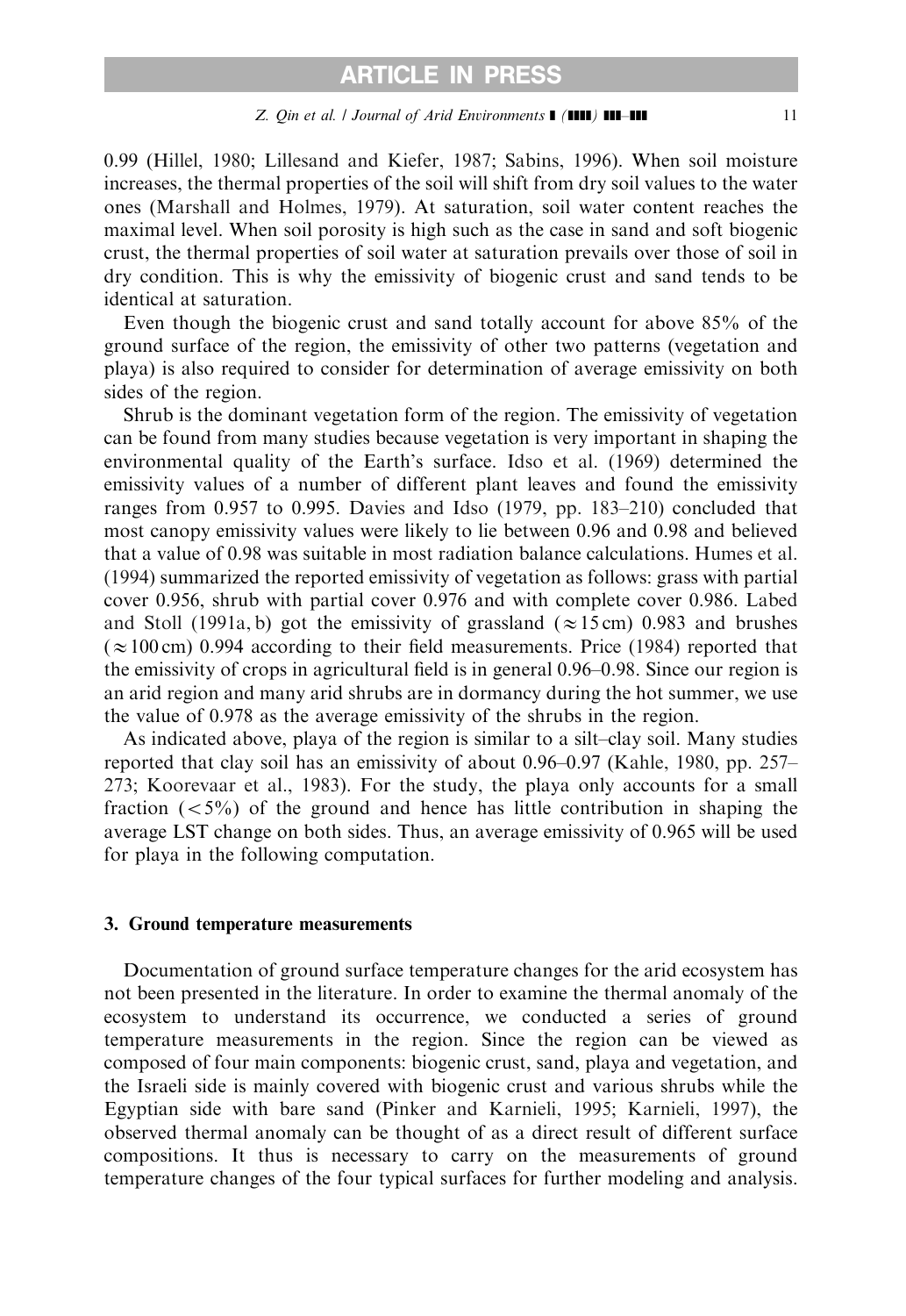12 *Z. Qin et al. | Journal of Arid Environments*  $\blacksquare$  *(* $\blacksquare$ )  $\blacksquare$ 

### *3.1. Methods and instruments for the measurements*

The measurements were done using an IR thermometer operating in  $8-14 \mu m$ . The output of the thermometer is radiant surface temperature (RST). The advantage of using IR thermometer for the measurements is that it has the ability of quickly (in 2– 3 s) responding to the thermal radiance of the target when pointing to it and the output is paralleled to what is obtained in remote sensing. The output frequency of the thermometer is one record per second. A datalogger and a storage module were used to record the output of the thermometer.

The measurements were conducted at the Nizzana Research Site (Fig. 1a) on the Israeli side. Several measurements on surface temperature change had been conducted in different times and different seasons during 1997/98. A number of sampling sites representing the main surface patterns had been selected for the measurements. In order to have a comparable result of the measurements, the sampling sites were selected to be adjacent to each other within a small area and the measurements were conducted in a period of about 30–45 min so that the effect of different measuring time can be minimized. As for the measurement at each sampling site, the thermometer was pointed to the ground at the height of about 1 m with a viewing angle close to nadir. The actual measuring time for each site is about 15–20 s so that at least 10–15 data were recorded for that site. The recorded data were then downloaded into computer for analysis. Average temperature was computed for each sampling site.

Since the IR thermometer measures the radiance of ground surface to determine its radiance temperature and the thermal radiance reaching the sensor of the thermometer is not only the emittance from ground surface but also the air emittance reflected by the surface, the obtained RST must be corrected to get the true kinetic surface temperature (KST). The correction is possible only when spectral response function of the IR thermometer and the emissivity are known. In our case, we will use the emissivities determined in Section 2.2 for the correction. Since the emissivity determination is not based on the actual field measurements under natural conditions but on the indoor laboratory experiments, the correction in the following can only be termed as an approximation.

The approximation of RST measurements into KST can be based on the Stefan– Boltzmann law or Planck radiance function. Simulation results indicate that the two methods have a difference of  $\sim 0.1^{\circ}$ C at low temperature (15<sup>o</sup>C) and of  $\sim 0.4^{\circ}$ C at high temperature ( $55^{\circ}$ C). Since our measurements were conducted with an IR thermometer operating in the wavelength of  $8-14 \mu m$ , we prefer to base the approximation on Planck function in order to have a better accuracy. For a temperature *T*, we can compute Planck radiance as

$$
B(T) = \frac{c_1}{\lambda^5 (e^{c_2/(\lambda T)} - 1)},
$$
\n(7)

where  $B(T)$  is Planck radiance (W m<sup>-2</sup>) of the ground,  $c_1$  and  $c_2$  are the first and the second spectral constants, and  $\lambda$  is effective wavelength. The IR thermometer measures the target's temperature through detecting its radiance intensity and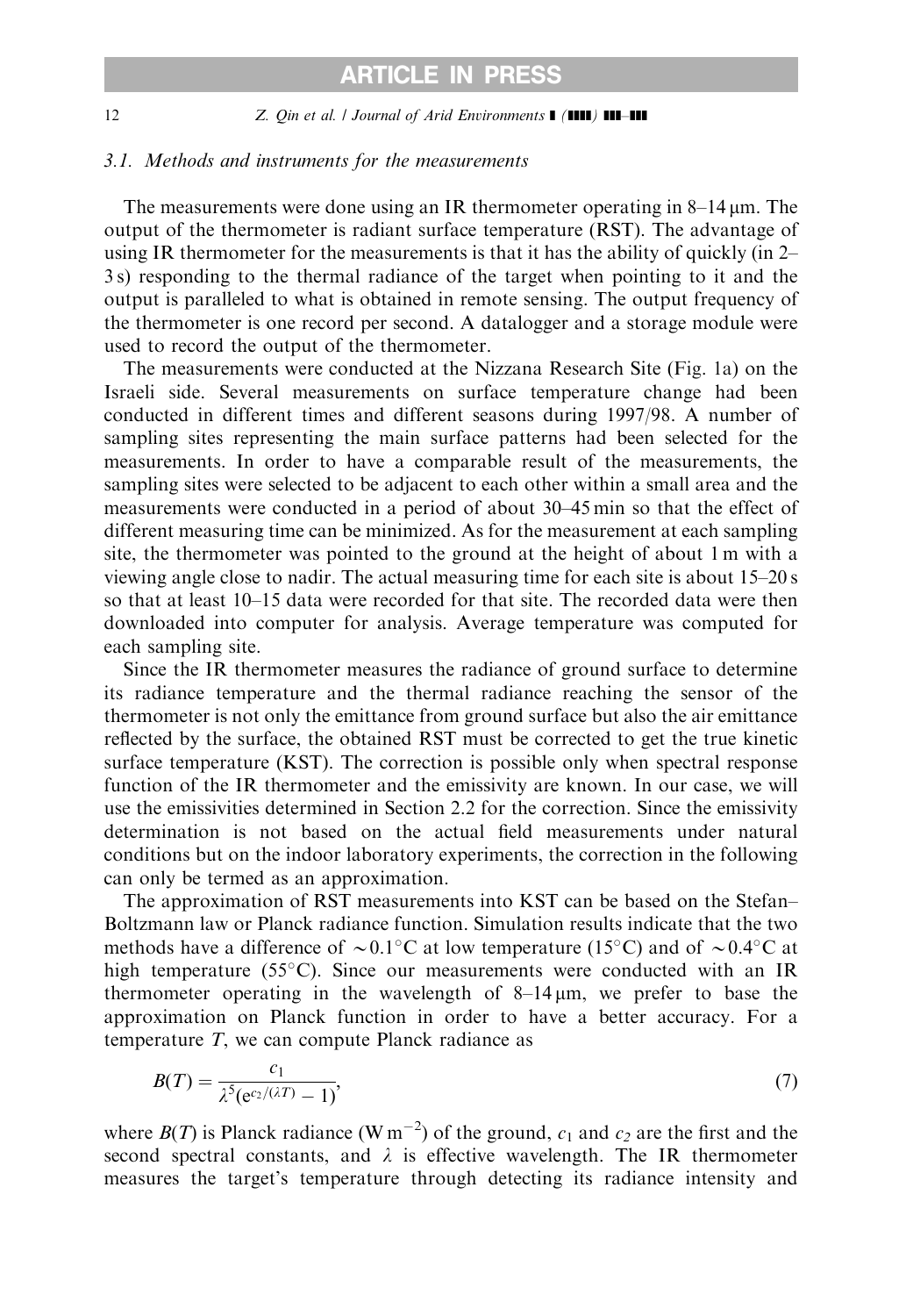converting the observed radiance into temperature with a blackbody emissivity  $(\varepsilon = 1)$ . The total thermal radiance reaching the IR thermometer *I* can be divided into three components: ground emittance  $I_g$ , the reflected downward atmospheric emittance  $I_{\text{ar}}$  and upward atmospheric emittance  $I_{\text{a}}^{\uparrow}$ . Mathematically, we have

$$
I = I_{g} + I_{ar} + I_{a}^{\dagger}.
$$
\n<sup>(8)</sup>

The term *I*ar depends on the ground emissivity and the downward atmospheric emittance  $I_a^{\downarrow}$ , generally expressed as

$$
I_{\rm ar} = (1 - \varepsilon)I_{\rm a}^{\downarrow},\tag{9}
$$

where  $I_a^{\downarrow}$  is the downward atmospheric emittance, which is strongly dependent on the effective atmospheric mean temperature and the atmospheric vapor content and its distribution in the profile. In remote sensing, the value can be approximated as

$$
I_{\mathbf{a}}^{\downarrow} = (1 - \tau_{\lambda}) B_{\lambda} (T_{\mathbf{a}}^{\downarrow}), \tag{10}
$$

where  $\tau_{\lambda}$  is atmospheric transmittance at wavelength  $\lambda$  and  $B_{\lambda}(T_a^{\downarrow})$  is the Planck radiance function. Simulation indicates that the magnitude of  $B_\lambda(T_a^{\downarrow})$  ranges from 3.588 to 4.236 W m<sup>-2</sup> at  $T_a^{\downarrow} = 10-20$ °C for the wavelength 8–14  $\mu$ m. Since the region is an arid region and atmospheric water vapor is low (usually  $\langle 2 \text{ g cm}^{-2} \rangle$ , the atmospheric transmittance is high. Assumed  $\tau_{\lambda} = 0.8$ , the  $I_a^{\downarrow}$  is estimated to be only about  $0.72-0.84$  W m<sup>-2</sup>. Furthermore, the ground emissivity of the region is about 0.95–0.97, which consequently results in the magnitude of the term *I*ar quite small compared with the term  $I_g$ . Numerically,  $I_{ar}$  is estimated to be about 0.6–0.8% of  $I_g$ in our region. The small portion of  $I_{ar}$  in comparison with  $I_g$  makes the simplification of computing KST from the measured RST possible. Moreover, the distance between the ground and the IR thermometer is only about 1 m, which makes the item  $I_a^{\uparrow}$  too small to be considered. Thus, we have

$$
I = Ig + Iar \approx 1.007 Ig.
$$
\n(11)

Substituting the total radiance observed by the IR thermometer  $I = B(T_r)$  and the ground emittance  $I_g = \varepsilon B(T_k)$  and using Eq. (7) for Planck radiances  $B(T_r)$  and  $B(T_k)$ , we obtain the following experimental formula for approximating  $T_k$  from the observed RST in our region:

$$
T_{k} = \frac{c_{2}}{\lambda \ln(1.007 \varepsilon (e^{c_{2}/\lambda T_{r}} - 1) + 1)},
$$
\n(12)

where  $T_r$  is the observed RST of the ground (K),  $T_k$  is the true KST of the ground (K),  $c_2$  is the second spectral constant with  $c_2 = 1.43876869 \times 10^{-2}$  m K,  $\varepsilon$  is ground emissivity, and  $\lambda$  is the effective mean wavelength of the IR thermometer with  $\lambda \approx 12.15 \,\mu$ m.. Therefore, knowing the emissivity, the observed RST can be easily corrected into KST. The determination of emissivity for the main surface patterns of the region has been addressed in Section 2. The corrected results of the ground temperature measurements on surface temperature of the region are presented as follows.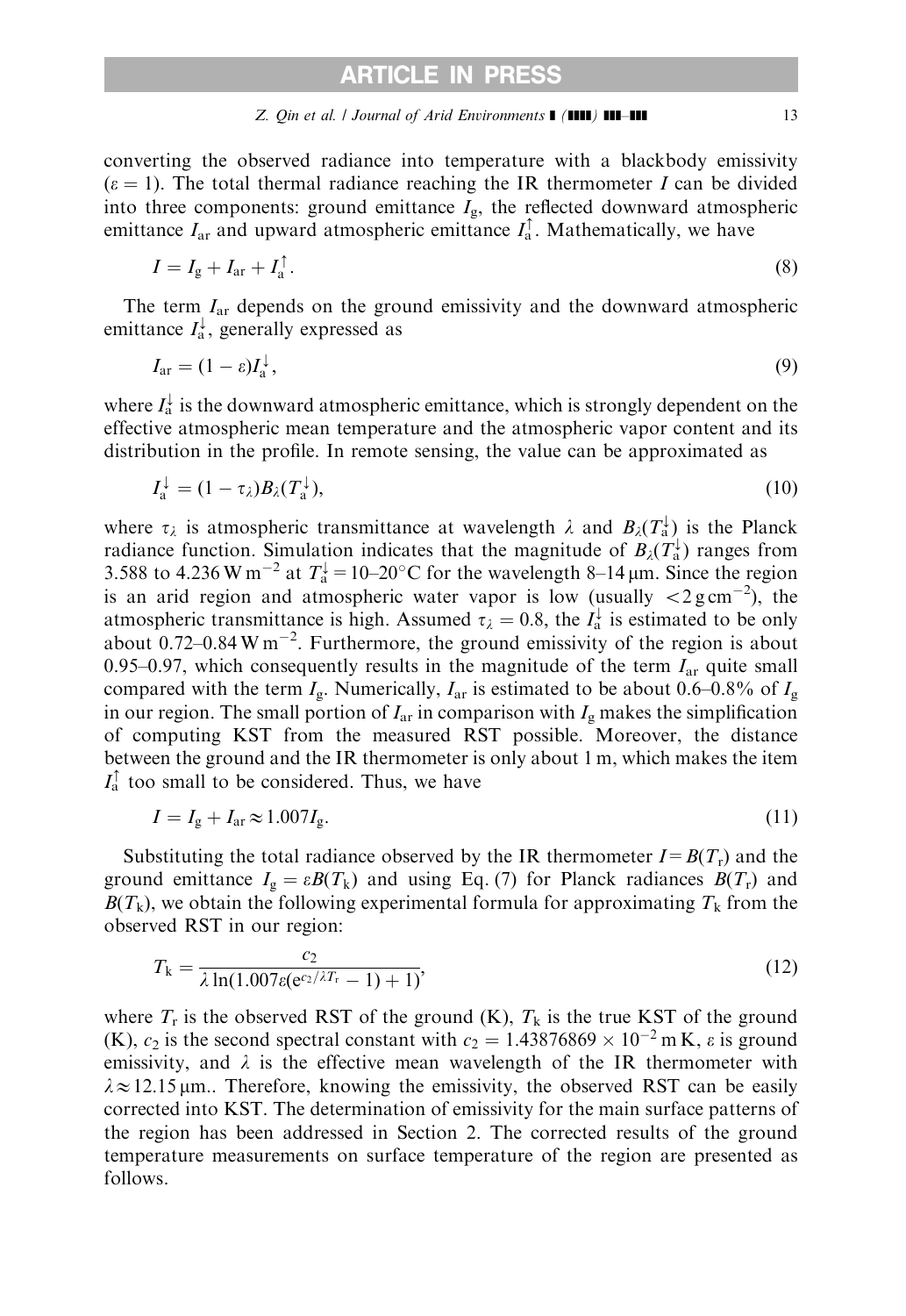14 *Z. Qin et al. / Journal of Arid Environments*  $\blacksquare$  (IIII) **111-111** 

### *3.2. Surface temperature change in hot dry season*

The climate of the region is typically Mediterranean, with two distinctive seasons: dry and wet. Dry season usually starts in May and ends in October though annual vibration is obvious. The rest of the year is defined as wet season though rain events during the season are very few. During dry season, there is no rain and the sky is very clear. Ground surface of the arid region is very hot at noon and June. July and August are the hottest months of the year.

Fig. 3 represents the typical KST change of the region during hot dry season. There is an obvious KST difference among the surface patterns. Biogenic crust has the highest KST and vegetation the lowest. The average KST of biogenic crust is 53.7°C (some sampling sites even reach up to 55°C). KST of playa is slightly higher than that of sand. Average KST of playa is also high  $(51.0^{\circ}C)$  and that of sand is  $50.6^{\circ}$ C (Fig. 3a).

The KST difference between biogenic crust and sand is very obvious and it is high up to  $3.1^{\circ}$ C at noon (Fig. 3a). The KST of biogenic crust is also about 2.7C higher than that of playa. *T*-test indicates that the KST differences between biogenic crust and sand and between biogenic crust and playa are both statistically significant at the level  $\alpha = 0.01$  (Table 2). Another feature is the sharp KST difference between shrub canopy and its surrounding surface. According to the measurement, the difference is up to  $10-15^{\circ}$ C (Fig. 3a), which is statistically significant (Table 2). This implies that the evapo-transpiration from vegetation still controls its canopy KST change even though desert shrubs have some special functions to reduce their water lose during hot summer (Danin, 1991).

Similar features of KST change can also be seen in Fig. 3b. The KST difference among the four surface patterns is also statistically significant (Table 2). The average KST of biogenic crust is about 51.5°C, which is  $2.5^{\circ}$ C higher than that of sand and about 2.3 $\degree$ C playa and 13.8 $\degree$ C plant. Please note that the measurement was taken at the time a little bit ahead of the temperature peak at noon. According to the changing trend of the measurement, the difference at the noon peak period may reach the level of above  $3^{\circ}$ C between biogenic crust and sand. A gradual ascending of KST change can be clearly seen during the measurement period. For biogenic crust, the KST ascends from about  $51.0^{\circ}$ C at the beginning to  $52.6^{\circ}$ C at the end of the measurement. The KST of sand, playa and plant also shows some increase trends during the measurement (Fig. 3b).

Special comparison of KST change between biogenic crust and sand is presented in Fig. 3c, which represents the typical KST change of the two surface patterns in the afternoon during hot summer. The ground surface experiences a cooling process in afternoon due to the decrease of global radiation. For biogenic crust, KST decreases about 2.5 $\degree$ C within half an hour of the measurement. It seems that the cooling speed of sand is almost the same as biogenic crust (Fig. 3c). Again, the temperature difference between the two surfaces is very obvious and *T*-test indicates that the difference is statistically significant (Table 2). In average, it is about  $2.1^{\circ}$ C, about 1 C less than that at noon (Fig. 3a).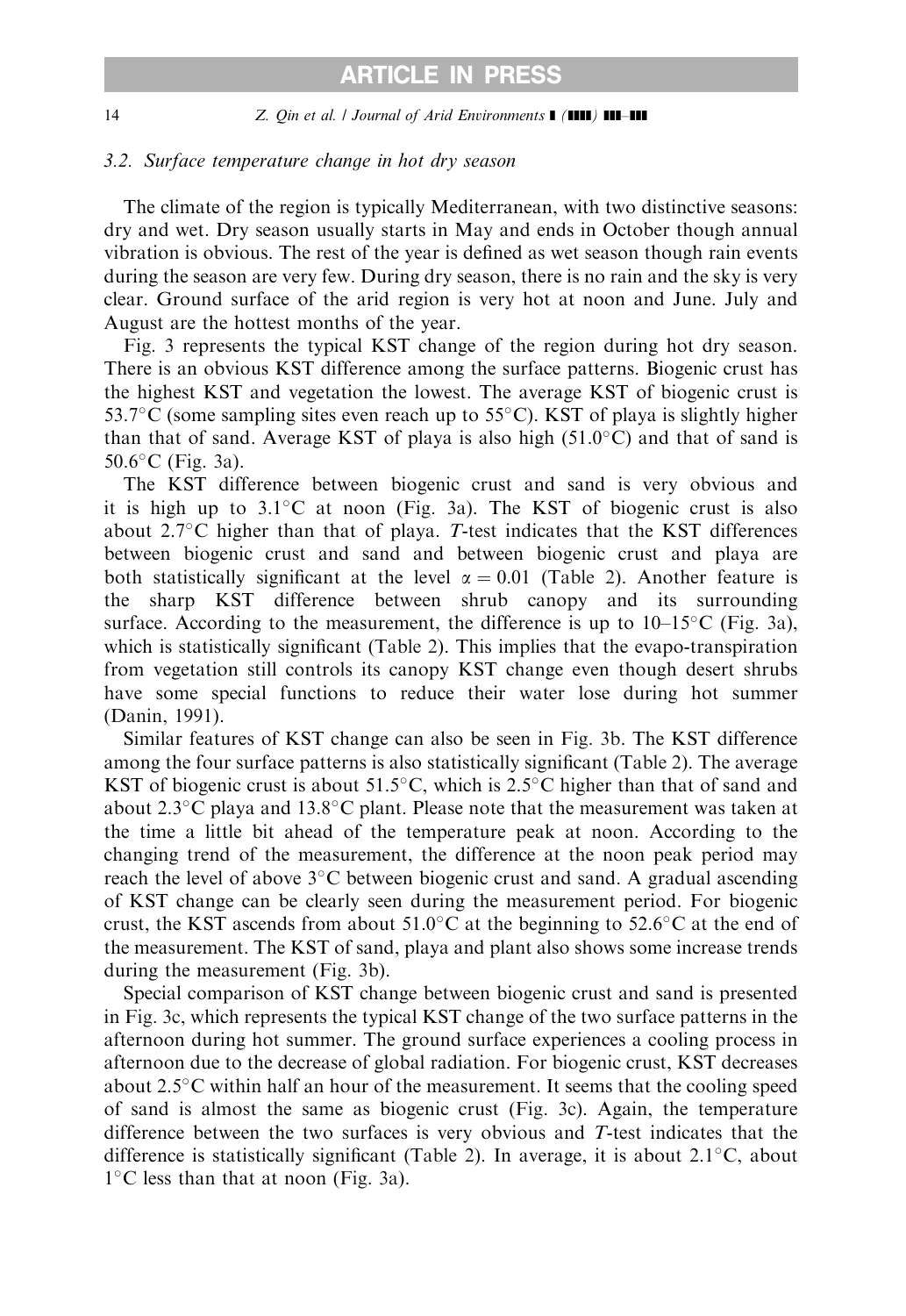



Fig. 3. KST of typical surfaces during hot dry season, (a) 13:32–14:05, June 18, 1997, (b) 11:30–12:15, August 1, 1998 and (c) 16:15–16:48, June 18, 1997.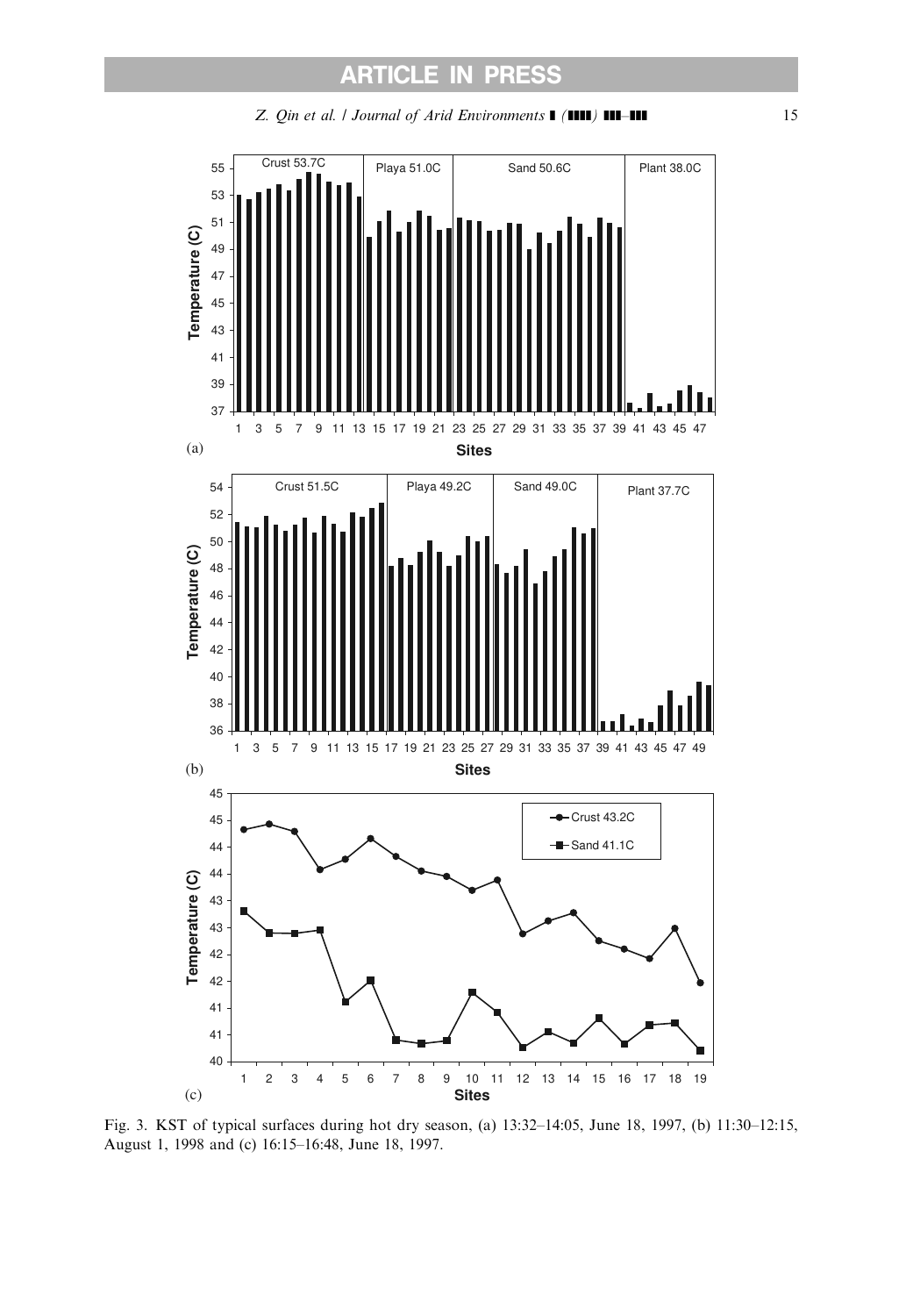16 *Z. Qin et al. | Journal of Arid Environments*  $\blacksquare$  *(* $\blacksquare$ )  $\blacksquare$ 

| Measurements             | $T_{\text{stat}}$ value |             |             |            |            |  |  |
|--------------------------|-------------------------|-------------|-------------|------------|------------|--|--|
|                          | Crust-sand              | Crust-playa | Crust-plant | Playa-sand | Sand-plant |  |  |
| $13:32-14:05$ , 06-18-97 | 9.53                    | 12.75       | 59.49       | $2.03***$  | 47.53      |  |  |
| $16:15-16:48$ , 06-18-97 | 13.57                   |             |             |            |            |  |  |
| $11:30-12:15$ , 08-01-97 | 7.93                    | 6.28        | 40.25       | $1.96***$  | 21.15      |  |  |
| $09:00-09:25, 01-16-98$  | 7.49                    |             | 11.12       |            | 16.15      |  |  |
| $10:00-10:35$ , 01-25-98 | $1.06^{#}$              |             | 26.26       |            | 33.16      |  |  |

Table 2 *T*-test of KST differences between surface patterns

*Note*: <sup>#</sup>Statistically insignificant at level  $\alpha = 0.1$ ; \*\*statistically significant at level  $\alpha = 0.05$ ; others significant at  $\alpha = 0.01$ .

### *3.3. Surface temperature change in cool wet season*

Annual precipitation of the region is 95 mm (Kidron and Yair, 1997) and most of the rainfall concentrates during 1 or 2 months (Evenari et al., 1971). These characteristics make other months of wet season not really wet. The measurement shown in Fig. 4 represents KST change of the region during very wet conditions. There was a strong rain with total precipitation of 30.5 mm from January 5 to January 12, 1998. The KST shown in Fig. 4a was measured on the 5th day after the rain. The measurement time was in the morning between 9:00 and 9:25. The ground was obviously wet. Some low places still had some water puddles. After the rain, the microphytes on the crust surface became active. Several relatively dry sites were selected for the measurement of KST change.

The measurements (Fig. 4a) show that the sand has a KST of higher than that of the biogenic crust. The average KST of sand is  $20.3^{\circ}$ C, which is  $1.5^{\circ}$ C greater than that of biogenic crust (18.8 $^{\circ}$ C). *T*-test indicates that the difference is statistically significant (Table 2). High soil water content after rain may be the key reason leading to this phenomenon. We all know that evaporation from the surface controls the temperature change of ground surface. This implies that the very wet surface conditions wipe the potential KST difference between the two surface patterns. Water is a critical factor that shapes the soil properties for heat transfer (Marshall and Holmes, 1979). In a short time after the rain, the soil under the surfaces is filled with a lot of water. The high content of soil water may prove to be the dominant factor in heat transfer on both surfaces. Soil porocity of bare sand is greater than that of biogenic crust. Under sunshine, the surface of bare sand experiences a process of quickly drying, leading to increase of surface temperature. Smaller soil porocity of biogenic crust makes its soil water transporting from lower layer faster, leading to greater evaporation and cooler surface temperature. As a result, bare sand has relatively higher surface temperature than biogenic crust under very wet conditions.

However, the canopy temperature of shrubs still remains lower than that of sand or biogenic crust (Fig. 4a). The average canopy temperature is  $16.4^{\circ}$ C, which is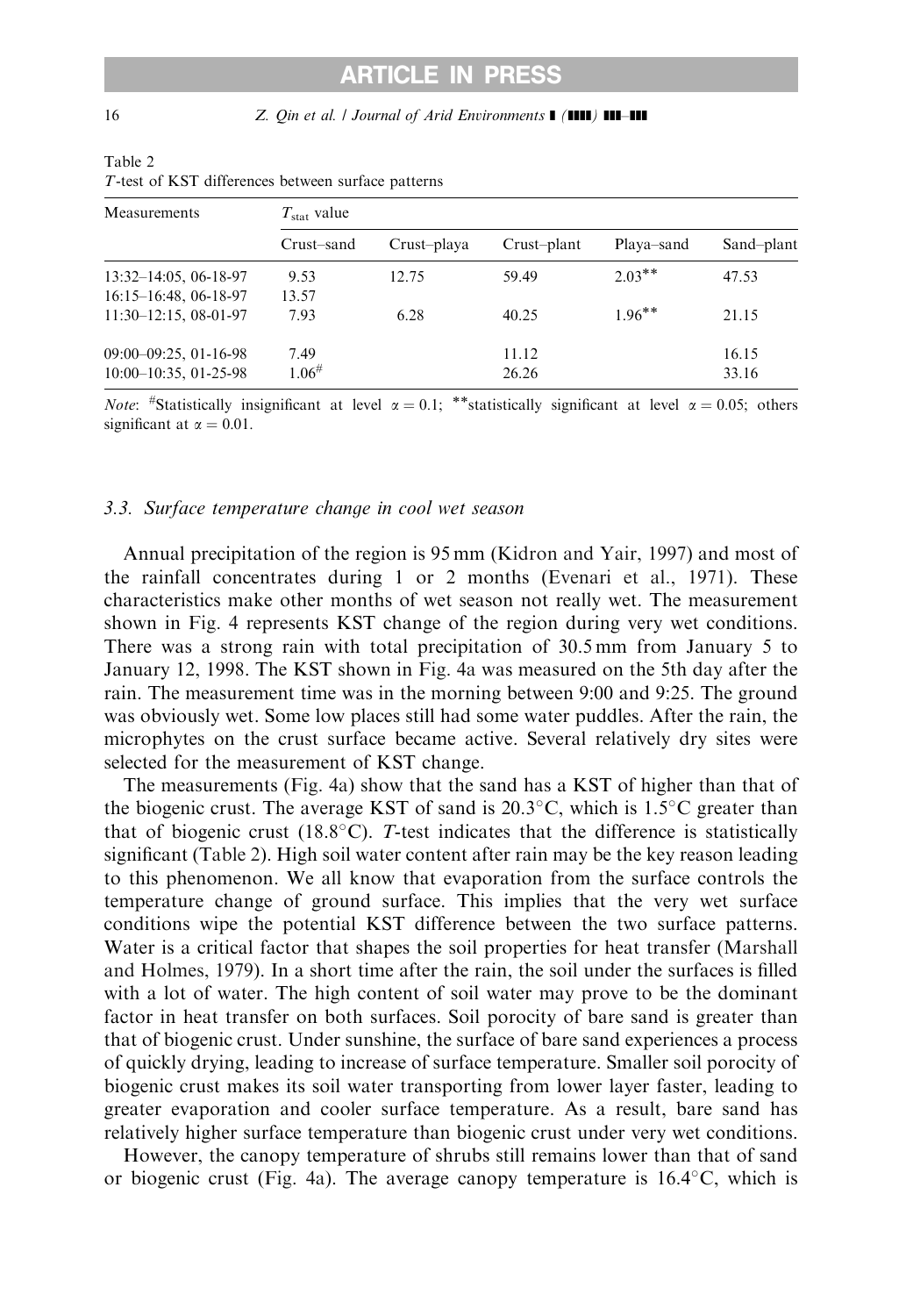



Fig. 4. True surface temperature change of typical surface patterns in very wet cool season, illustrating the measurements at (a) 9:00–9:25, January 16, 1998 and (b) 10:00–10:35, January 25, 1998. The number in the graph is the average temperature of the measurement sites.

about 3.9C lower than the KST of sand. *T*-test indicates the difference is statistically significant (Table 2).

There was no rainfall between January 16 and 25, 1998. The results shown in Fig. 3b represent the KST changes after about 2 weeks of drying. Direct observation showed that the ground was much drier than on January 16, 1998. According to the results in Fig. 4b, the KST difference between the two main surfaces is narrowing. Higher evaporation from biogenic crust makes its soil water lose faster than bare sand. After a period of drying, soil water in biogenic crust may not be a dominant factor to cool down its surface temperature. Consequently, its surface temperature catches the level of bare sand, resulting in the disappearance of possible surface temperature difference between them. The KST during the measuring time shows a trend of gradual ascent, climbing from about  $21.8^{\circ}$ C to  $24.1^{\circ}$ C. Average KST is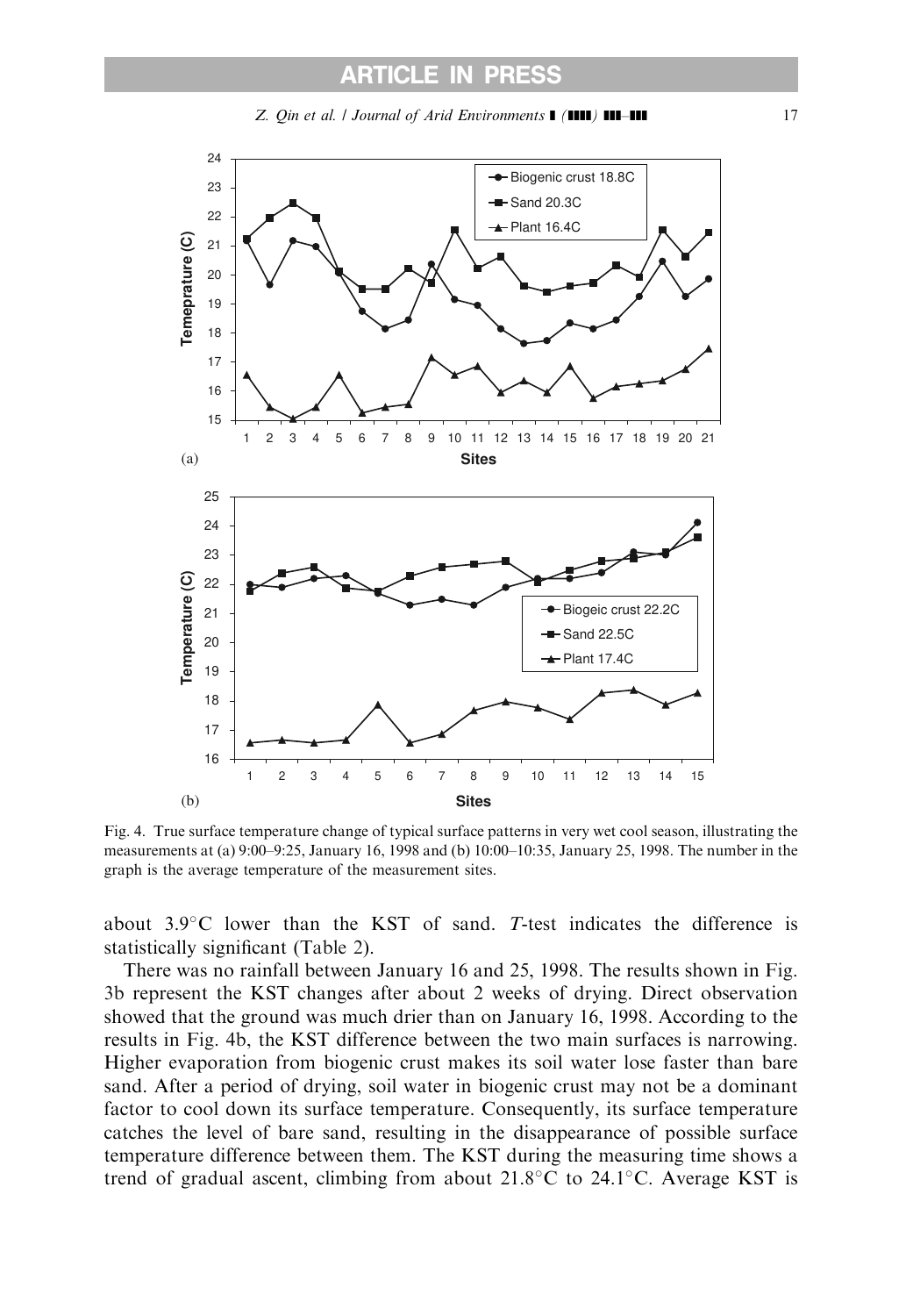18 *Z. Qin et al. | Journal of Arid Environments*  $\blacksquare$  *(* $\blacksquare$ )  $\blacksquare$ 

22.2<sup>o</sup>C for biogenic crust and 22.5<sup>o</sup>C for bare sand. The difference is only  $0.3^{\circ}$ C, not statistically significant (Table 2). Plant canopy temperature still remains much lower than KST of biogenic crust and sand (Fig. 4b). The average canopy temperature is about 17.4 $\degree$ C, which is about 4.8–5 $\degree$ C lower than the KST of sand and biogenic crust. The differences are statistically significant according to *T*-test (Table 2).

### *3.4. Surface temperature change in other measurements*

Except for the above two extremely dry and extremely wet situations, several additional measurements were also carried out in various seasons. Table 3 shows the results of these measurements. Similar trends can be found in all cases. There is an obvious KST difference among the four surface patterns. Biogenic crust has the highest KST, which is followed by playa and sand. Vegetation has the lowest KST among the four. On March 19, the average KST of biogenic crust was  $35.1^{\circ}$ C and that of sand was  $32.8^{\circ}$ C, with a difference of about  $2.3^{\circ}$ C. On March 26, the KST difference was about  $2.8^{\circ}$ C. The obvious KST difference can also be found in other measurements (Table 3). *T*-test indicates that the KST difference between biogenic crust and sand is statistically significant at the level of  $\alpha = 0.01$ . The *T*-test results in Table 4 also show that the four surfaces really have different KST though the significant level for playa–sand difference is slightly lower than others.

### 4. Simulation of LST change on both sides

The ground surface of the region is actually a mixture of various patterns. Moreover, the political border prevents our trip to the Egyptian side for field measurements of surface temperature change. In order to understand the LST anomaly observed in remote sensing images, average land surface temperature change across the border has to be simulated using the data from ground temperature measurements and remote sensing observation.

| Measurement time         | No.            | Sampling sites |       | Average KST $(^{\circ}C)$ |       |       |  |
|--------------------------|----------------|----------------|-------|---------------------------|-------|-------|--|
|                          |                |                | Crust | Sand                      | Playa | Plant |  |
| $14:15-14:52$ , 05-07-97 | M1             | 43             | 48.40 | 44.91                     | 45.60 | 35.93 |  |
| 15:39-16:05, 05-07-97    | M <sub>2</sub> | 37             | 43.27 | 40.13                     | 41.08 | 32.66 |  |
| 14:19-14:55, 10-06-97    | M3             | 45             | 42.34 | 39.67                     | 40.21 | 32.42 |  |
| $11:20-12:00$ , 03-19-98 | M4             | 47             | 35.13 | 32.90                     | 33.44 | 24.49 |  |
| $11:16-12:04$ , 03-26-98 | M5             | 45             | 34.04 | 31.18                     | 31.57 | 25.12 |  |
| $10:30-11:11$ , 04-10-98 | M6             | 56             | 35.81 | 34.09                     |       | 28.47 |  |

Average KST of typical surface patterns in the region

Table 3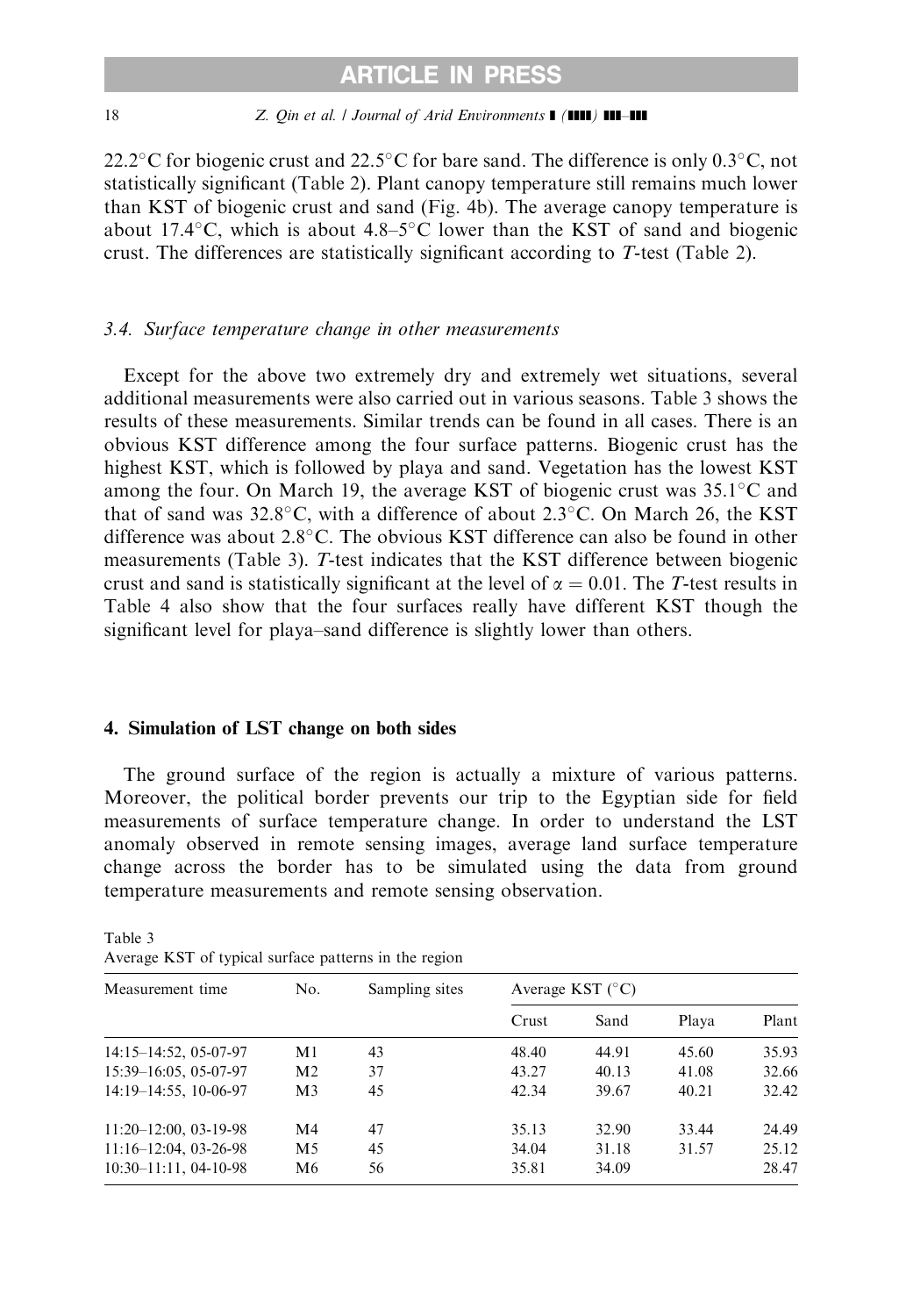| Measurement no. | $T_{\text{stat}}$ value |             |             |            |            |  |  |
|-----------------|-------------------------|-------------|-------------|------------|------------|--|--|
|                 | Crust-sand              | Crust-playa | Crust-plant | Playa-sand | Sand-plant |  |  |
| M1              | 10.33                   | 9.04        | 56.66       | $1.93**$   | 26.81      |  |  |
| M <sub>2</sub>  | 7.86                    | 3.53        | 24.12       | $1.99**$   | 13.90      |  |  |
| M <sub>3</sub>  | 9.27                    | 8.14        | 41.46       | $1.56***$  | 23.57      |  |  |
| M4              | 9.44                    | 6.63        | 42.36       | $2.13***$  | 37.92      |  |  |
| M <sub>5</sub>  | 14.89                   | 9.56        | 28.89       | $1.34***$  | 26.68      |  |  |
| M6              | 4.34                    | 8.86        | 25.49       |            | 20.08      |  |  |

Table 4 *T*-test of KST difference between surface patterns

*Note*: \*\*\*Significant at  $\alpha = 0.1$ , others significant at  $\alpha = 0.05$ . \*\*Statistically significant at level  $\alpha = 0.01$ .

### *4.1. Method*

Since the pixel of satellite image is usually greater than any single surface patterns in the region, the LST anomaly observed by remote sensing is in fact a phenomenon based on the mixed surface temperature within a pixel, which can be divided into several components according to the surface composition. Therefore, the principle for estimating average LST change across the border is the structural composition of the ground surface on both sides of the region. The total thermal radiance (*I*<sup>s</sup> ) emitted from the ground for remote sensing of LST can be written as

$$
I_{g} = A_{c}I_{c} + A_{s}I_{s} + A_{v}I_{v} + A_{p}I_{p} + I_{i},
$$
\n(13)

where  $A_c$ ,  $A_s$ ,  $A_v$  and  $A_p$  are surface fractions of biogenic crust, sand, playa and vegetation respectively,  $I_c$ ,  $I_s$ ,  $I_v$  and  $I_p$  are the thermal radiances emitted from the four surface patterns, and I*<sup>i</sup>* represents the interaction among the four patterns. Since the desert shrubs are sparse and generally with a height of less than 1 meter, the interaction term can be reasonably ignored in our case. Thus, the above equation can be rewritten after applying Stefan–Boltzmann law to each radiance term as follows:

$$
\varepsilon \sigma T_{\rm s}^4 = A_{\rm c} \varepsilon_{\rm c} \sigma T_{\rm kc}^4 + A_{\rm s} \varepsilon_{\rm s} \sigma T_{\rm ks}^4 + A_{\rm v} \varepsilon_{\rm v} \sigma T_{\rm kv}^4 + A_{\rm p} \varepsilon_{\rm p} \sigma T_{\rm kp}^4,\tag{14}
$$

where  $\sigma$  is Stefan–Boltzmann constant;  $T_s$  is the average LST;  $T_{\text{kc}}$ ,  $T_{\text{ks}}$ ,  $T_{\text{kv}}$ , and  $T_{\text{kp}}$ are KSTs of biogenic crust, sand, vegetation and playa, respectively;  $A_c$ ,  $A_s$ ,  $A_v$ , and  $A_p$  are the surface fractions of the four components;  $\varepsilon$  is the average ground emissivity. Elimination of  $\sigma$  from Eq. (9) leads to the following formula for computing the average LST on both sides of the region:

$$
T_s = (F_c T_{kc}^4 + F_s T_{ks}^4 + F_v T_{kv}^4 + F_p T_{kp}^4)^{1/4},\tag{15}
$$

where the coefficients  $F_c$ ,  $F_s$ ,  $F_v$ , and  $F_p$  are the emissivity fractions, given as  $F_c = A_c \varepsilon_c / \varepsilon$ ,  $F_s = A_s \varepsilon_s / \varepsilon$ ,  $F_v = A_v \varepsilon_v / \varepsilon$  and  $F_p = A_p \varepsilon_p / \varepsilon$ . According to surface composition, the average emissivity is estimated as 0.968 for the Israeli side and 0.954 for the Egyptian side. Consequently, the fractions can be computed for estimation of average LST on both sides. Using the quantitative surface composition structure on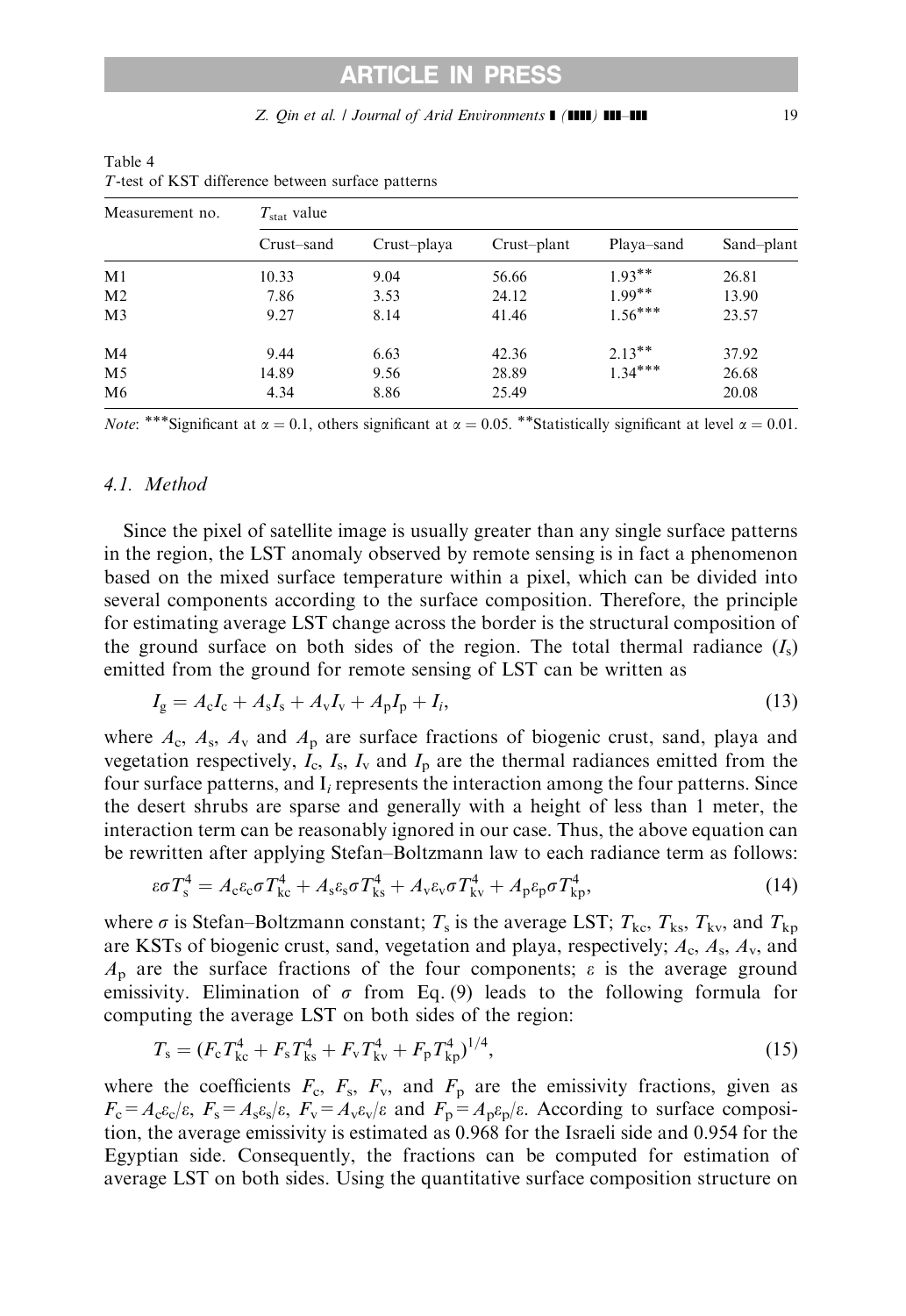20 *Z. Qin et al. | Journal of Arid Environments*  $\blacksquare$  *(* $\blacksquare$ )  $\blacksquare$ 

both sides of the region (Qin et al., 2003), the emissivity fractions are estimated as  $F_c = 0.8217$ ,  $F_s = 0.0834$ ,  $F_v = 0.0701$  and  $F_p = 0.0349$ , respectively, for the Israeli side and  $F_c = 0.1393$ ,  $F_s = 0.8066$ ,  $F_v = 0.0183$  and  $F_p = 0.0354$  for the Egyptian side. Note that the fractions are estimated for the conditions of summer hot season when the vegetation canopy in the arid region reduces to minimum and the LST anomaly are observed to be very obvious across the border. With these estimates, we are able to simulate the average LST change on both sides of the region for comparison of their difference.

### *4.2. Simulation results and analysis*

We use the above method to estimate the average LST change on both sides and their difference using the measured KST of the four surface patterns shown in Table 3. The estimated results are presented in Fig. 5. Based on the measurement given in Fig. 3a, the estimated average LST is up to  $53.1^{\circ}$ C on the Israeli side and  $50.8^{\circ}$ C on the Egyptian side, with a difference of  $2.3^{\circ}$ C. The average LST on both sides is also up to  $2.0^{\circ}$ C according to measurement shown in Fig. 3b, which was taken at the time just before noon. Because the measurement shown in Fig. 3c was taken in late afternoon, slightly lower average LST difference on both sides  $(1.7^{\circ}C)$  is reasonable. Similar LST difference on both sides can be seen in early and late dry seasons. For the measurements M1–M3 in Table 3, average LST difference is found to be up to 2.3–2.8 $\degree$ C (Fig. 5). However, the reverse LST difference on both sides exists in wet season when temperature is low. Due to very wet surface after heavy rain, the average LST of Figs. 4a and b is estimated to be about  $20^{\circ}$ C and  $23^{\circ}$ C on both sides (Fig. 5). Consequently, the LST difference on both sides is  $-0.3^{\circ}$ C and 0.3<sup>o</sup>C, respectively. The estimation results suggest that the LST anomaly is strongly related to temperature level. The anomaly becomes more obvious when the temperature



Fig. 5. Average LST change on both sides of the region, estimated from the measurements taken at Nizzana Research Site. The number in the graph is average LST difference on both sides. The samplings M1–M6 refer to the measurements in Table 3.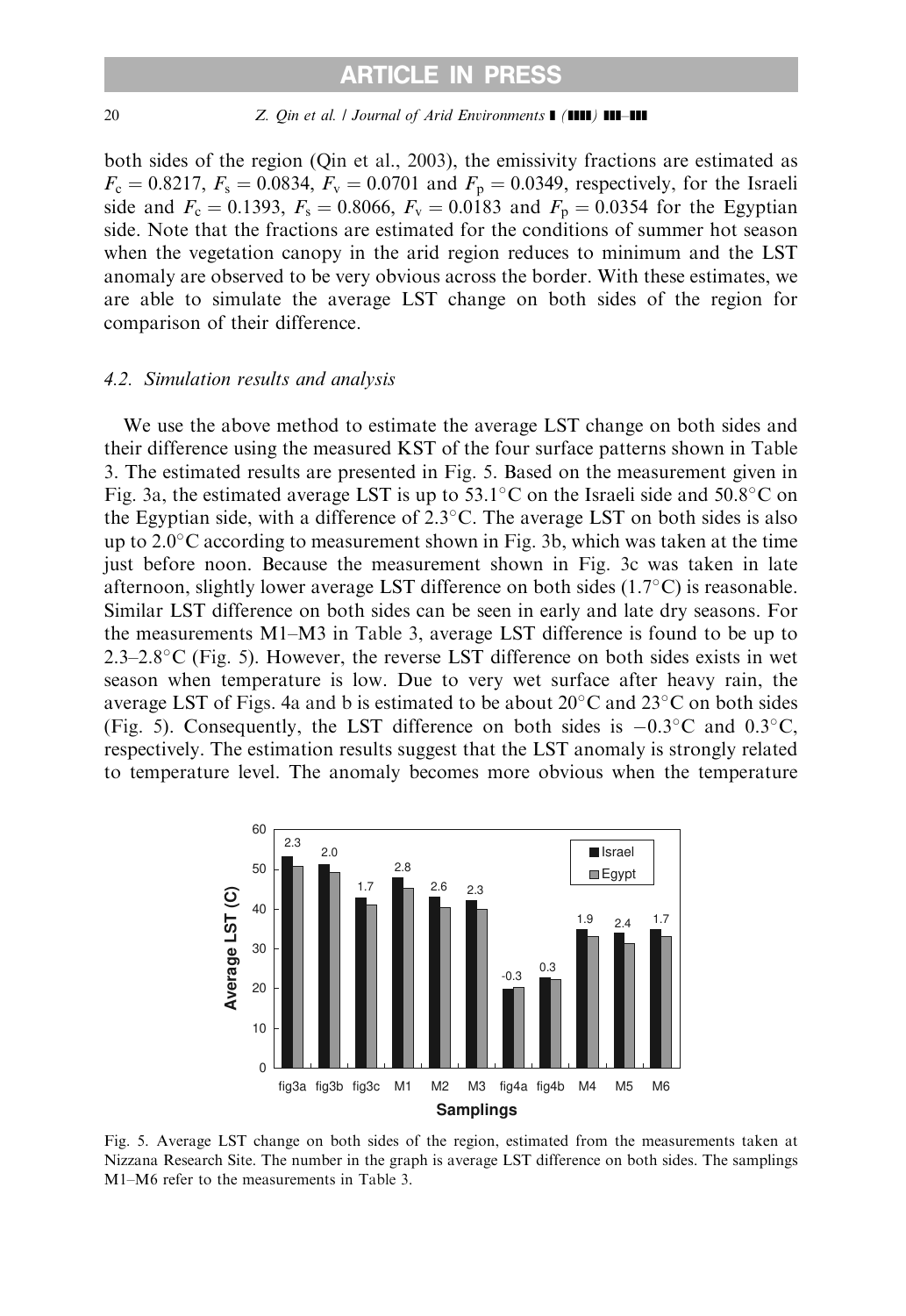*Z. Qin et al. | Journal of Arid Environments*  $\blacksquare$  *(IIII)*  $\blacksquare$ 

level is high such as shown in the measurements of M1–M3. The average LST difference between the Israeli and the Egyptian sides reduces to minimum when the temperature level is at around  $20^{\circ}$ C as shown by the measurements in Fig. 4b.

In order to verify this conclusion, we extend our estimation of the average LST and its difference across the border into a systematic simulation, using a reasonable combination of the KST of the four surface patterns according to the ground temperature measurements. First of all, we try to determine the relationship between LST difference on both sides and the crust–sand KST difference. Then we try to answer the question: under what temperature level does the LST anomaly appear across the border in the region?

Fig. 6a shows the change of the estimated LST difference on both sides of the region with temperature for various crust–sand KST differences. Two features can be clearly seen from Fig. 6a. The Israeli side has an average LST higher than the Egyptian side only when biogenic crust has a LST of  $>1^{\circ}$ C higher than bare sand. In summer, surface temperature of the region is usually in the range of  $40-57^{\circ}$ C at about noon during daytime. The ground temperature measurements indicate that biogenic crust usually has a KST of above  $3^{\circ}$ C higher than that of sand. For this condition, the average LST difference on both sides will be  $>2.5^{\circ}$ C. In other words the Israeli side has an average LST of at least  $2.5^{\circ}$ C higher than the Egyptian one during hot dry season. Specifically, when biogenic crust is about  $4^{\circ}$ C hotter than sand, the average LST difference on both sides will be about  $3^{\circ}$ C. This is accordance with what was obtained on remote sensing analysis of LST (Qin et al., 2002a).

In winter and during night-time, surface temperature of the region is usually low. The difference of surface temperature between biogenic crust and sand is not as obvious as that under hot dry condition. If the crust–sand KST difference is below  $-1$ °C, the average LST on the Israeli side will be lower than the Egyptian side. As shown in Fig. 6a, the average LST difference on both sides is about  $-0.6^{\circ}$ C when biogenic crust is about  $-1$ °C cooler than sand. This implies that in low temperature such as several days after the heavy rain and winter night-time the Egyptian side probably has slightly higher LST than the Israeli side. However, if biogenic crust and sand have no difference in their surface temperature, the Israeli and the Egyptian sides will also have no significant difference in their average LST. This result also verifies the result of remote sensing analysis to the LST change on both sides from AVHRR and Landsat TM data (Qin et al., 2002a).

Fig. 6b shows the simulation results of average LST change on both sides of the region in corresponding to the possible temperature change (represented by biogenic crust KST) in the region. Linear characteristic of the change is clear. Generally, the Israeli side will have a higher average LST than the Egyptian side in high temperature ( $>30^{\circ}$ C). In very low temperature ( $<15^{\circ}$ C), the Egyptian side will have steadily higher average LST than the Israeli side though the difference is still weak  $(<-1.0^{\circ}$ C). Another important feature shown in Fig. 6b is that the average LST difference on both sides is not obvious, vibrating between  $-0.5^{\circ}$ C and  $0.5^{\circ}$ C (also see Fig. 6c), in temperature range  $15-25^{\circ}$ C. Usually LST of the region is within this range at about midnight. This is why we are not able to observe an obvious LST anomaly of the region on the night-time remote sensing images of NOAA-AVHRR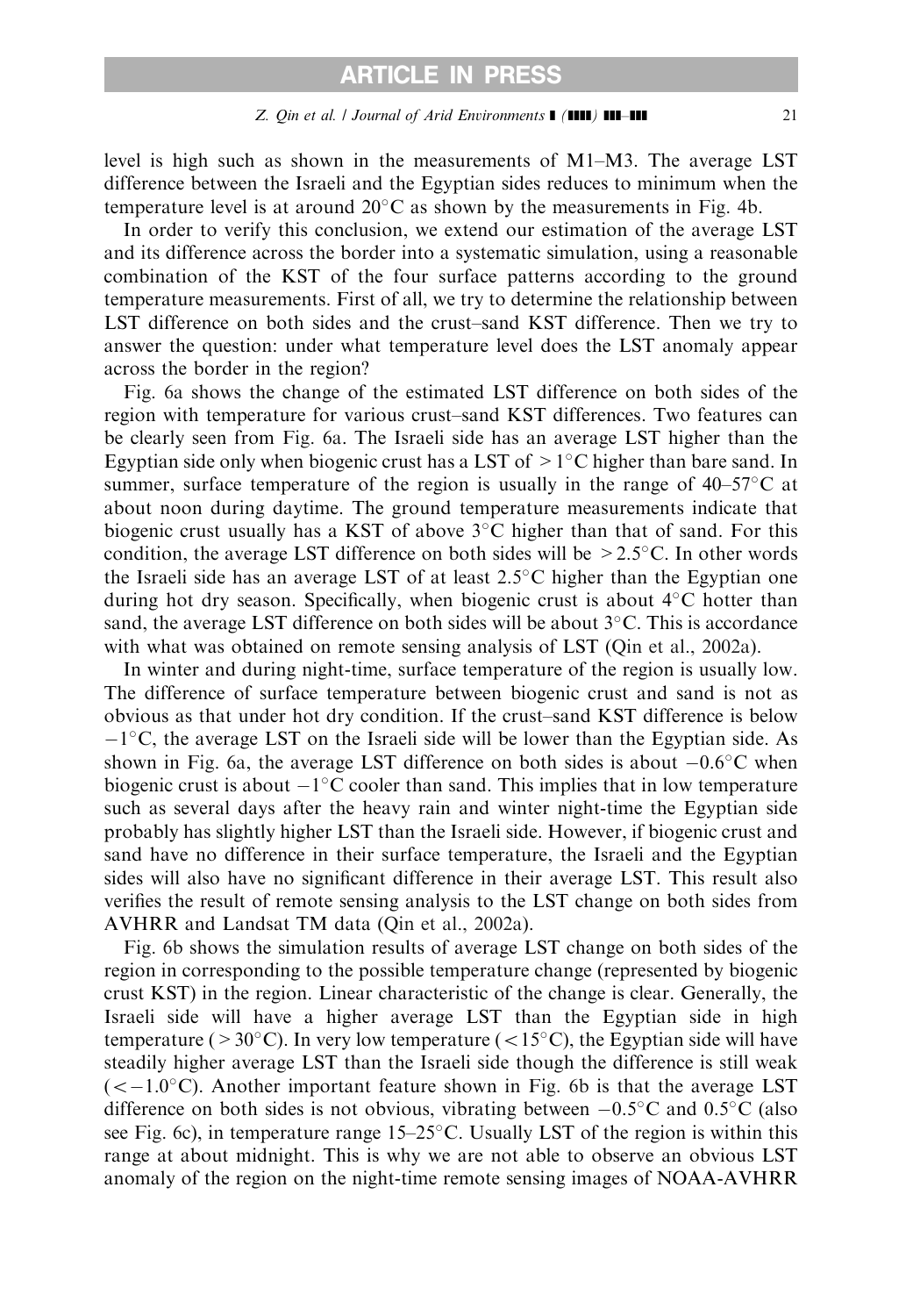22 *Z. Qin et al. | Journal of Arid Environments*  $\blacksquare$  ( $\blacksquare$ )  $\blacksquare$ 



Fig. 6. Simulation results of average LST change and its difference on both sides of the region, (a) the effect of KST difference (the number in the graph) between biogenic crust and sand, (b) the possible average LST change and (c) its difference on both sides of the region.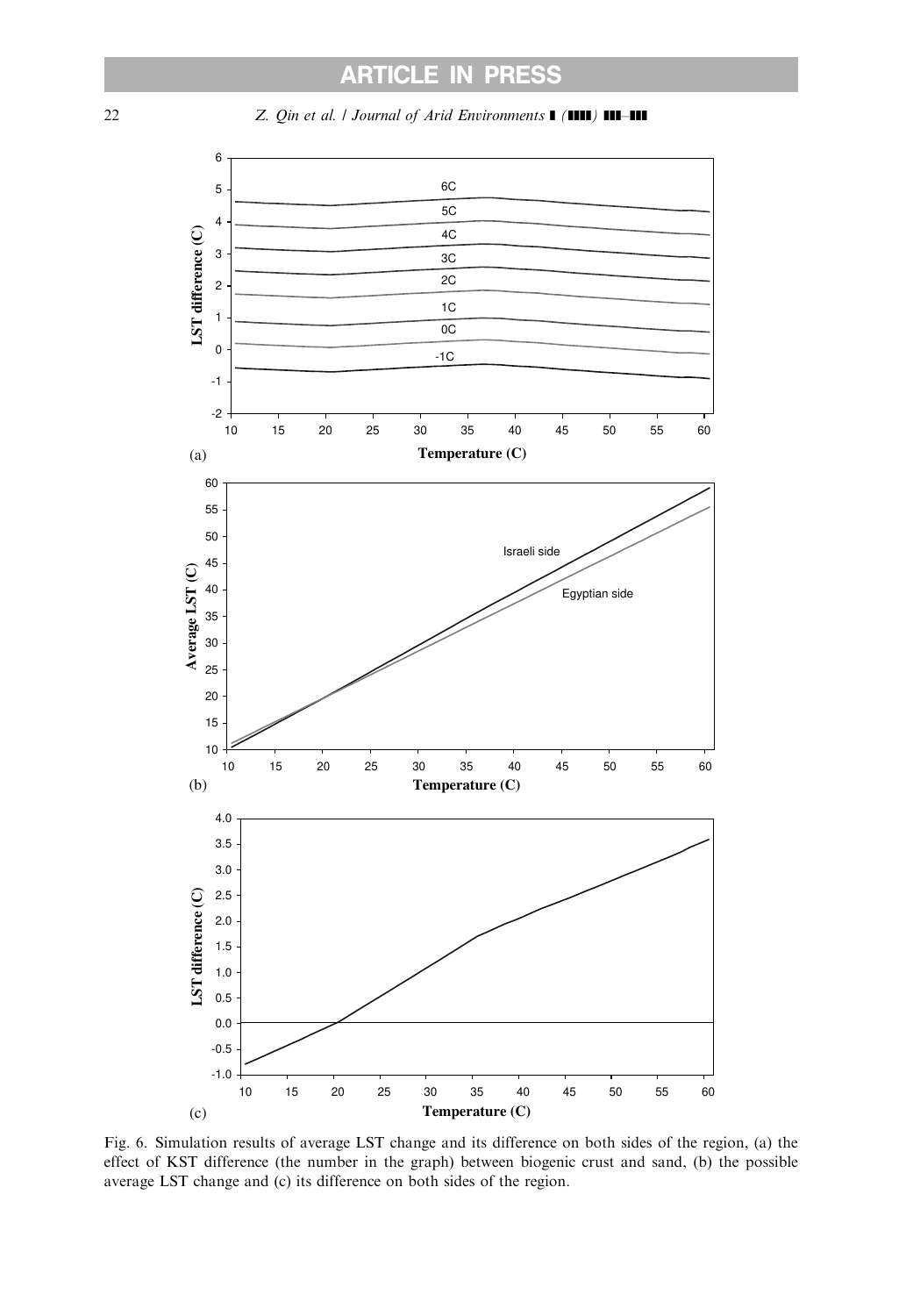(Qin et al., 2002a). The change of possible average LST difference between the two sides is clearly shown in Fig. 6c, which is computed from the simulation results of Fig. 6b. Specifically, the LST difference may reach  $2.5-3.5^{\circ}$ C when temperature of biogenic crust is in the range of  $45-55^{\circ}$ C, which is the general case in hot dry season. Therefore, we are sure that the ground truth measurement of surface temperature verifies the LST anomaly across the border observed by remote sensing imagery. And the simulation reveals the conditions of ground surface temperature for the occurrence of the thermal anomaly across the political border.

### 5. Conclusion

Ground emissivity plays an important role in thermal emittance of the ground surface. According to the experiments and analysis, it can be concluded that the average emissivity of the biogenic crust and the sand is separately 0.97 and 0.95 in dry condition. Both the biogenic crust and the sand samples behave a weak increase of emissivity with temperature. The sand seems to have slightly greater increase pace than biogenic crust. Comparison has also been done to the emissivity of the samples in dryness and saturation. The result indicates that the difference of emissivity between the biogenic crust and the sand samples in dry condition seems to disappear at saturation when soil water governs the thermal properties of the soil. At saturation, both the biogenic crust and the sand samples have high and close high emissivity of up to 0.982–0.983 for the treatment at  $25^{\circ}$ C and 0.984–0.987 at  $35^{\circ}$ C.

The ground temperature measurements during 1997–1998 indicate that an obvious difference of surface temperature does exist between biogenic crust and sand in most days of the year. In dry summer at about noon, biogenic crust has higher KST than sand. In morning and afternoon, the difference is smaller but also overt. In early and late dry seasons, the difference is still above  $2.5^{\circ}$ C at about noon. The difference reverses only in a few days after heavy rain when the biogenic crust is very wet or at higher water content while the bare sand surface is relatively drier. Under this extreme condition, the bare sand has an average KST of about  $1^{\circ}$ C higher than the biogenic crust (Fig. 4a). The lower KST of biogenic crust is due to the fact that soil water content strongly shapes its thermal properties. However, the reverse KST difference between the two main surfaces becomes very weak after about 2 weeks of strong rain (Fig. 4b).

Shrub canopy has the lowest canopy temperature in all seasons. The difference of shrub canopy temperature from biogenic crust KST may reach up to  $15^{\circ}$ C at noon, as indicated in Fig. 3a. During the wet season when the KST difference between biogenic crust and sand surface reverses due to the wetter surface of biogenic crust, shrub canopy temperature still remains about  $4^{\circ}$ C lower than KST of sand, as indicated in Fig. 4a. The obvious lower canopy temperature than surrounding environment demonstrates that evapo-transpiration still functions to cool down desert plants though the plants may remain in a status of semi-dormancy to minimize their evapo-transpiration.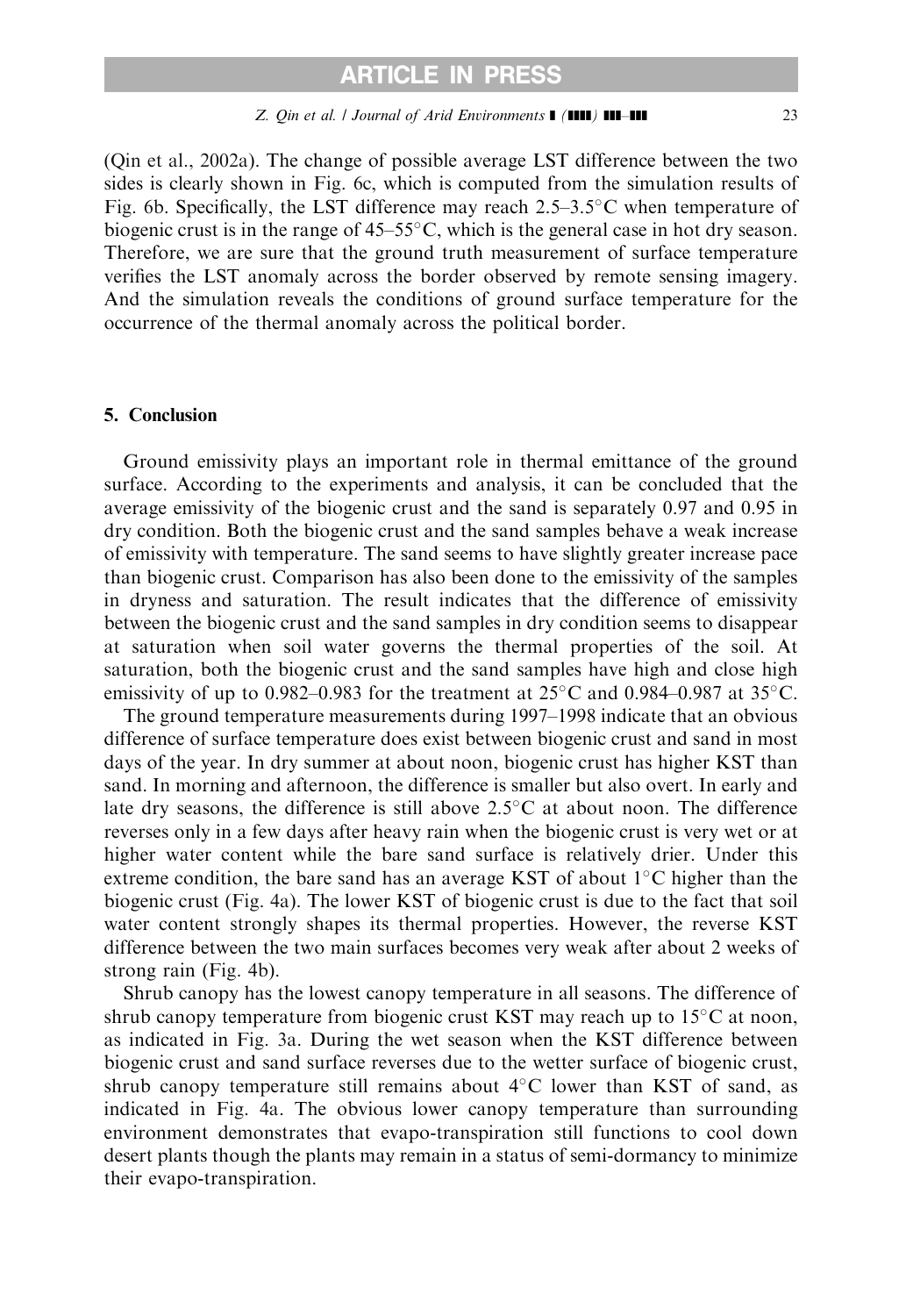### 24 *Z. Qin et al. | Journal of Arid Environments*  $\blacksquare$  *(* $\blacksquare$ )  $\blacksquare$

Using the structural composition of ground surface and its relationship with the thermal radiance, we develop a simple method to estimate the average LST change on both sides of the region. The estimation with the ground truth measurement data indicates that the observation of the LST anomaly on remote sensing imagery does exist in the sand dune region. As verified by the measurement shown in Fig. 3 and M1–M3, the Israeli side is above  $2^{\circ}$ C hotter than the Egyptian side. The average LST difference disappears in measurements shown in Fig. 4, which represents the very wet conditions after the heavy rain.

Therefore, the observed LST anomaly of the arid ecosystem is mainly attributed to the difference of surface composition on both sides of the border. This surface composition difference, together with their emissivity difference, plays an important role in shaping LST change across the region. The Israeli side has about 72% surface covered with biogenic crust while the Egyptian side has above 4/5 surface belonging to bare sand. The much greater fraction of biogenic crust on the Israeli side determines its much higher average LST change. And the much greater fraction of bare sand on the Egyptian side explains its relatively lower average LST change. Even though there is a sharp difference of vegetation cover rate on both sides, its very low fraction in estimating average LST change does not contribute a lot to even the sharp LST contrast produced by great difference of biogenic crust and bare sand on both sides. As a result, the Israeli side is notably hotter than the Egyptian side. Our study of this thermal anomaly reveals an important principle regarding the thermal relationship between vegetation cover and surface temperature of arid ecosystem: more vegetation under arid environment may not guarantee a relatively cooler surface due to the low percentage of desert plants' evapo-transpiration in the surface energy balance of the ecosystem.

### Acknowledgements

The authors sincerely thank the following persons for their various help in conducting our research and preparing the paper: Dr. Heike Schmid, our colleague at the Remote Sensing Laboratory, for helping to access the region for ground temperature measurements; Mr. Giorgio Dall' Olmo and Ms. Svetlana Gilerman, our colleagues, for assistance of some image processing; Mr. Simon Berkowics, administrator of The Arid Econsystems Research Center, Inst. of Earth Sciences, The Hebrew University of Jerusalem, for offering the permission to conduct ground temperature measurements at the Nizzana Research Site and providing useful information about researches on the region; Dr. Axel Allaier and Dr. Thomas Litmann from Germany, Mr. Gil Revivo, Dr. Robi Stark and Mr. Guy from Ben Gurion University of the Negev for personal communication about the region; Ms. Emily Oklay from University of California at Davis, USA for checking the English. And finally, the publication of the paper is supported by China 973 project 2001CB309404 and CAAS Outstanding Scientist Foundation.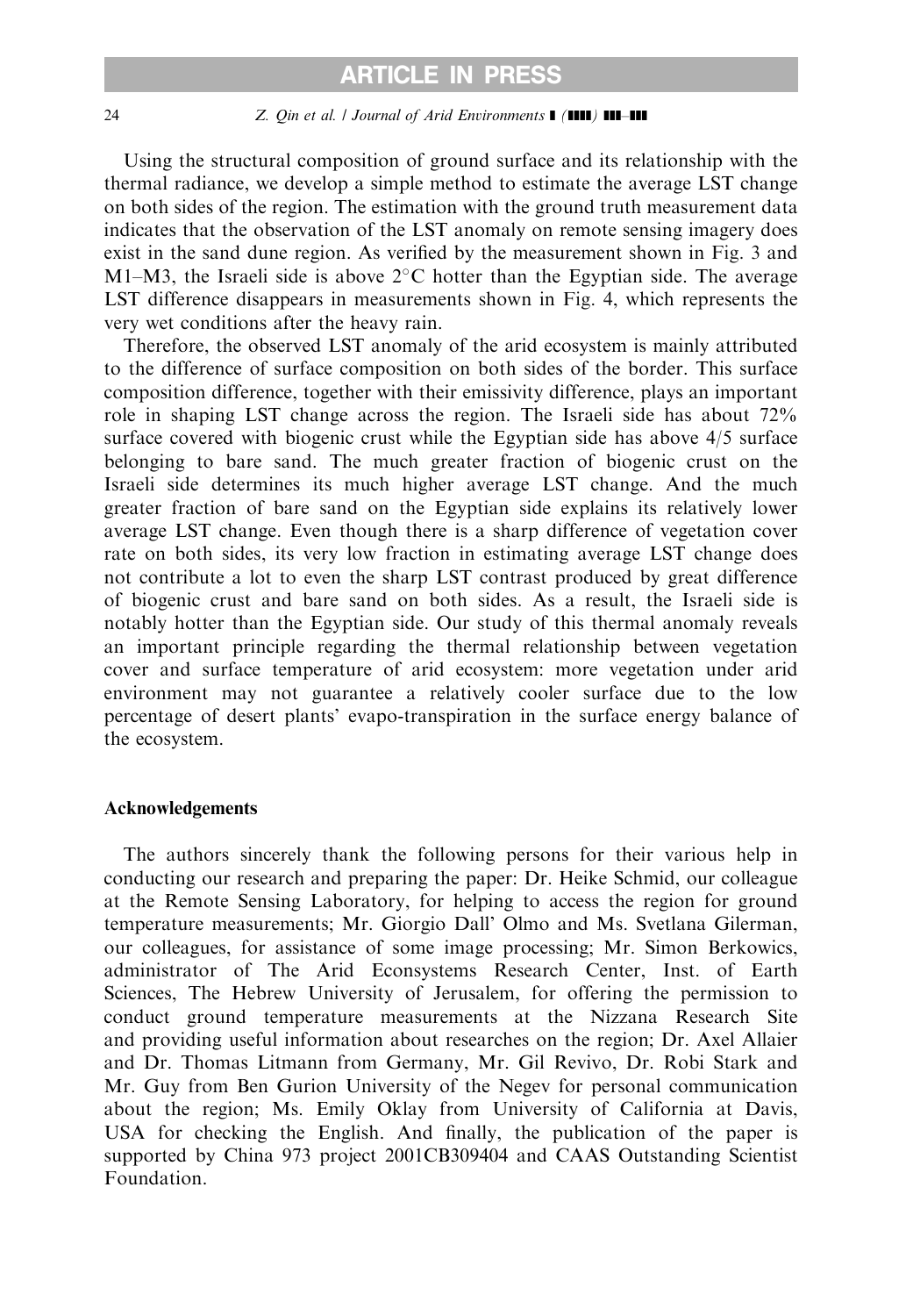- Balling Jr., R.C., 1989. The impact of summer rainfall on the temperature gradient along the United States-Mexico border. Journal of Applied Climatology 28, 304–308.
- Balling Jr., R.C., Klopatek, J.M., Hildebrandt, M.L., Moritz, C.K., Watts, C.J., 1998. Impacts of land degradation on historical temperature records from the Sonoran desert. Climatic Change 40, 669–681.
- Brutsaert, W., 1982. Evaporation into the Atmosphere: Theory, History and Application. D. Reidel Publishing Company, Dordrecht, The Netherlands, 299pp.
- Caselles, V., Coll, C., Valor, E., 1997. Land surface emissivity and temperature determination in the whole HAPES-Sahel area from AVHRR data. International Journal of Remote Sensing 18, 1009–1027.
- Danin, A., 1991. Plant adaptation in desert dunes. Journal of Arid Environment 21, 193–212.
- Davies, J.A., Idso, S.B., 1979. Estimating the surface radiation balance and its components. In: Barfield, B.J., Gerber, J.F. (Eds.), Modification of the Aerial Environment of Plants. American Society of Agricultural Engineers, St. Joseph, Michigan, USA, 538pp.
- Evenari, M., Shana, L.Tadmor, N., 1971. The Negev—The Challenge of a Desert. Harvard University Press, Cambridge, MA, USA, 265pp.
- Gerson, R., Amit, R., Grossman, S., 1985. Dust Availability in Desert Terrain: A Study in the Deserts of Israel and the Sinai. The Hebrew University of Jerusalem, Jerusalem, Israel, 63pp.
- Hausenbuiller, R.I., 1978. Soil Science: Principles and Practices. Wm C. Brown Company, Dubuque, IA, USA, 251pp.
- Hillel, D., 1980. Fundamentals of Soil Physics. Academic Press, New York, USA, 209pp.
- Humes, K.S., Kustas, W.P., Moran, M.S., Nichols, W.D., Weltz, M.A., 1994. Variability of emissivity and surface temperature over a sparsely vegetated surface. Water Resources Research 30 (5), 1299–1310.
- Idso, S.B., Jackson, R.D., Ehrler, W.L., Mitchell, S.T., 1969. A method for determination of infrared emittances of leaves. Ecology 50, 899–902.
- Kahle, A.B., 1980. Surface thermal properties. In: Siegal, B.S., Gillespie, A.R. (Ed.), Remote Sensing in Geology. Wiley, New York, USA, 385pp.
- Karnieli, A., 1997. Development and implementation of spectral crust index over dune sands. International Journal of Remote Sensing 18, 1207–1220.
- Karnieli, A., Sarafis, V., 1996. Reflectance spectrophotometry of cyanobacteria within soil crusts—a diagnostic tool. International Journal of Remote Sensing 17, 1609–1615.
- Karnieli, A., Tsoar, H., 1995. Spectral reflectance of biogenic crust developed on desert dune sand along the Israel–Egypt border. International Journal of Remote Sensing 16, 369–374.
- Karnieli, A., Shachack, M., Tsoar, H., Zaady, E., Kaufman, Y., Porter, W., 1996. The effect of microphytes on the spectral reflectance of vegetation in semi-arid regions. Remote Sensing of Environment 57, 88–96.
- Kidron, G.J., Yair, A., 1997. Rainfall–runoff relationship over encrusted dune surfaces, Nizzana, Western Negev, Israel. Earth Surface Processes and Landforms 22, 1169–1184.
- Koorevaar, P., Menelik, G., Dirksen, C., 1983. Elements of Soil Physics. Elsevier Science Publishers, Amsterdam, The Netherlands, 169pp.
- Labed, J., Stoll, M.P., 1991a. Angular variation of land surface spectral emissivity in the thermal infrared: laboratory investigations on bare soils. International Journal of Remote Sensing 12 (11), 2299–2310.
- Labed, J., Stoll, M.P., 1991b. Spatial variability of land surface emissivity in the thermal infrared band: spectral signature and effective surface temperature. Remote Sensing of Environment 38 (1), 1–17.
- Lillesand, T.M., Kiefer, R.W., 1987. Remote Sensing and Image Interpretation. Wiley, New York, 325pp.
- Marshall, T.J., Holmes, J.W., 1979. Soil Physics, Cambridge University Press, Cambridge, UK, 268pp.
- Otterman, J., 1974. Baring high-albedo soils by overgrazing: a hypothesized desertification mechanism. Science 186, 531–533.
- Otterman, J., 1977. Anthropogenic impact on the surface at the Earth. Climatic Change 1, 137–155.
- Otterman, J., 1981. Satellite and field studies of man's impact on the surface in arid regions. Tellus 33, 68–77.
- Otterman, J., Robinove, C.J., 1982. Landsat monitoring of desert vegetation growth in 1972–1979 using a plant shadowing model. Advance of Space Researches 2, 45–50.